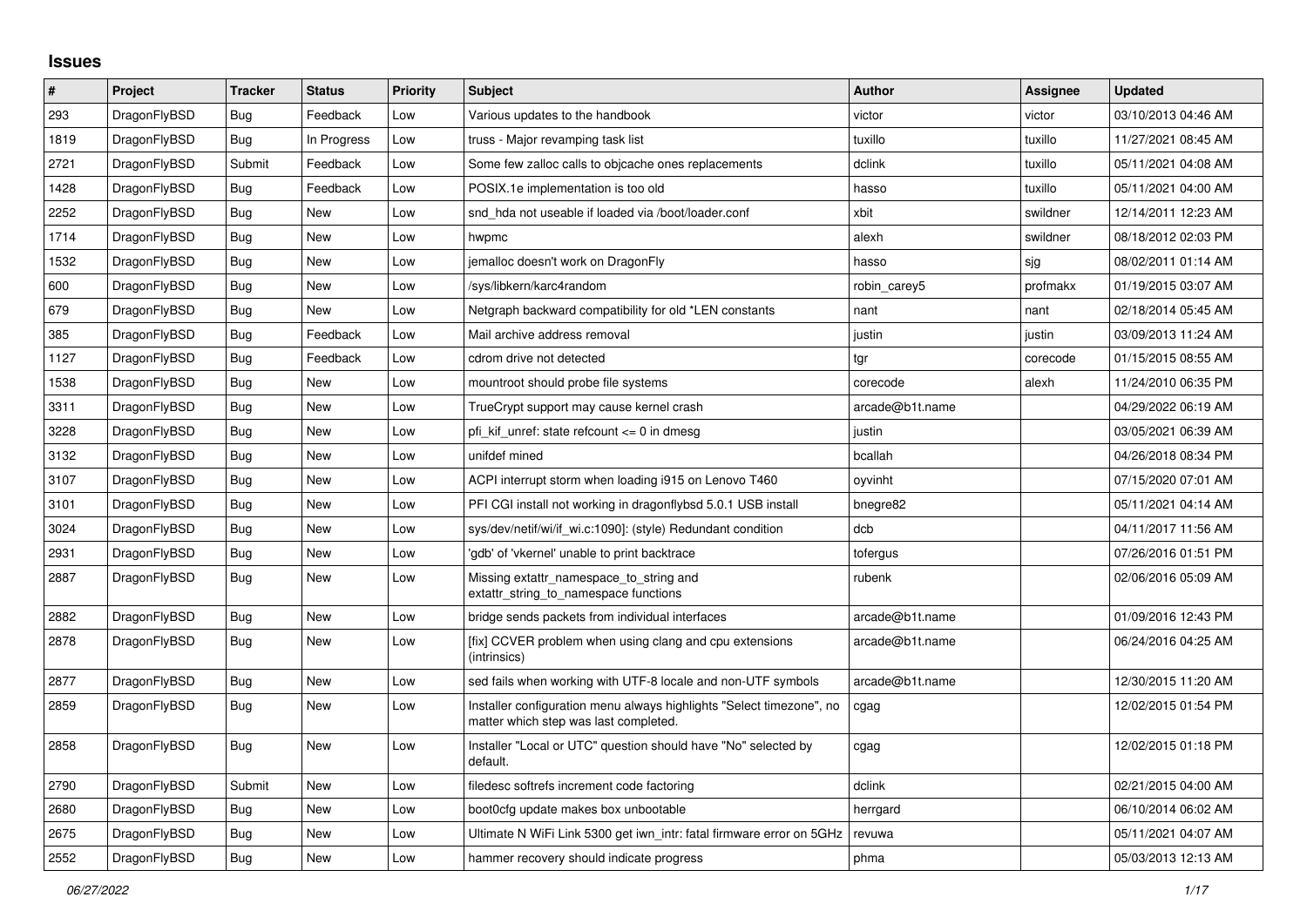| ∦    | Project      | <b>Tracker</b> | <b>Status</b> | <b>Priority</b> | <b>Subject</b>                                                                                            | Author             | Assignee  | <b>Updated</b>      |
|------|--------------|----------------|---------------|-----------------|-----------------------------------------------------------------------------------------------------------|--------------------|-----------|---------------------|
| 2529 | DragonFlyBSD | <b>Bug</b>     | <b>New</b>    | Low             | Sundance network adapter is not detected and attached                                                     | kworr              |           | 03/25/2013 02:29 AM |
| 2403 | DragonFlyBSD | <b>Bug</b>     | <b>New</b>    | Low             | newfs -E doesn't handle /dev/serno device names properly                                                  | ftigeot            |           | 08/17/2012 05:07 AM |
| 2095 | DragonFlyBSD | Bug            | <b>New</b>    | Low             | Running installer post-install: Unsupported DFUI transport "                                              | greenrd            |           | 06/26/2011 09:20 AM |
| 2020 | DragonFlyBSD | Bug            | <b>New</b>    | Low             | Port brcm80211 driver from Linux to DragonFly BSD                                                         | studer             |           | 03/05/2011 10:54 PM |
| 1982 | DragonFlyBSD | Bug            | <b>New</b>    | Low             | There is no linuxulator on x86-64                                                                         | herrgard           |           | 05/31/2022 02:25 PM |
| 1947 | DragonFlyBSD | Bug            | New           | Low             | GA-880GM-UD2H (rev. 1.3) AHCI fails to detect disks at the end of<br>the RAID controller                  | eocallaghan        |           | 11/27/2021 08:46 AM |
| 1882 | DragonFlyBSD | <b>Bug</b>     | <b>New</b>    | Low             | Idea for handling new USB vendor/device codes                                                             | bmk                |           | 10/20/2010 12:15 PM |
| 1313 | DragonFlyBSD | Bug            | <b>New</b>    | Low             | Signal code in kernel needs major overhaul (signal queues,<br>si_code, si_addr)                           | hasso              |           | 05/11/2021 04:00 AM |
| 2797 | DragonFlyBSD | <b>Bug</b>     | In Progress   | Low             | vkernels with & without machdep.pmap_mmu_optimize                                                         | yellowrabbit2010   |           | 11/27/2021 08:06 AM |
| 2631 | DragonFlyBSD | Bug            | In Progress   | Low             | Verify library versioning current with full package build and switch it<br>on (after publishing packages) | tuxillo            |           | 05/11/2021 04:06 AM |
| 1148 | DragonFlyBSD | Bug            | In Progress   | Low             | BCM4311 wireless network adapter detected but not functional                                              | archimedes.gaviola |           | 05/11/2021 04:00 AM |
| 725  | DragonFlyBSD | Bug            | In Progress   | Low             | 'make distribution' fails w/'ro' /usr/obj                                                                 | c.turner           |           | 03/09/2013 01:01 PM |
| 2636 | DragonFlyBSD | <b>Bug</b>     | Feedback      | Low             | Add -x flag to iostat (a la solaris)                                                                      | tuxillo            |           | 05/11/2021 04:07 AM |
| 285  | DragonFlyBSD | Bug            | Feedback      | Low             | interrupt latency with re without ip address configured                                                   | thomas.nikolajsen  |           | 02/20/2014 10:30 AM |
| 2577 | DragonFlyBSD | <b>Bug</b>     | <b>New</b>    | Normal          | virtio-blk iops performance is cpu limited on high end devices                                            | gjs278             | vsrinivas | 08/01/2013 02:28 PM |
| 2370 | DragonFlyBSD | Bug            | <b>New</b>    | Normal          | panic: ffs valloc: dup alloc                                                                              | marino             | vsrinivas | 02/01/2013 09:28 AM |
| 2113 | DragonFlyBSD | Bug            | <b>New</b>    | Normal          | nmalloc threaded program fork leak                                                                        | vsrinivas          | vsrinivas | 08/11/2011 07:25 PM |
| 3089 | DragonFlyBSD | <b>Bug</b>     | In Progress   | Normal          | vtnet(4) - disable TCP checksum offload by default                                                        | jlane              | vadaszi   | 05/11/2021 04:14 AM |
| 2391 | DragonFlyBSD | Bug            | In Progress   | Normal          | System lock with ahci and acpi enabled on ATI RS690 chipset with<br>SMB600 sata controller                | jorisgio           | vadaszi   | 06/03/2015 03:51 PM |
| 3314 | DragonFlyBSD | <b>Bug</b>     | New           | Normal          | Bring virtio console(4) from FreeBSD                                                                      | tuxillo            | tuxillo   | 05/29/2022 08:24 AM |
| 2496 | DragonFlyBSD | Bug            | <b>New</b>    | Normal          | NTFS malloc limit exceeded                                                                                | plasmob            | tuxillo   | 02/19/2013 08:47 AM |
| 2416 | DragonFlyBSD | <b>Bug</b>     | <b>New</b>    | Normal          | ' entry can be removed on mounted nfs filesystem                                                          | ftigeot            | tuxillo   | 06/03/2014 04:40 AM |
| 1876 | DragonFlyBSD | <b>Bug</b>     | <b>New</b>    | Normal          | devfs in jail + logging out from console(ttyv1+) -> panic                                                 | qhwt.dfly          | tuxillo   | 05/31/2022 03:24 PM |
| 1556 | DragonFlyBSD | Bug            | <b>New</b>    | Normal          | many processes stuck in "hmrrcm", system unusable                                                         | corecode           | tuxillo   | 05/11/2021 03:52 AM |
| 1474 | DragonFlyBSD | <b>Bug</b>     | New           | Normal          | ithread 1 unexpectedly rescheduled                                                                        | corecode           | tuxillo   | 05/11/2021 03:52 AM |
| 1442 | DragonFlyBSD | <b>Bug</b>     | New           | Normal          | blocking SIGSEGV and triggering a segment violation produces an<br>all CPU consuming process              | corecode           | tuxillo   | 05/11/2021 03:52 AM |
| 1440 | DragonFlyBSD | <b>Bug</b>     | New           | Normal          | ptrace/gdb doesn't work after process blocks SIGTRAP                                                      | corecode           | tuxillo   | 05/11/2021 03:52 AM |
| 1293 | DragonFlyBSD | <b>Bug</b>     | New           | Normal          | 2.2.1-REL Installer Request                                                                               | mk                 | tuxillo   | 05/11/2021 04:00 AM |
| 731  | DragonFlyBSD | <b>Bug</b>     | New           | Normal          | system freeze on "slice too large"                                                                        | corecode           | tuxillo   | 06/25/2022 04:01 AM |
| 3318 | DragonFlyBSD | <b>Bug</b>     | In Progress   | Normal          | Segmenation fault when a process resumed with checkpt exits                                               | zabolekar          | tuxillo   | 06/18/2022 08:24 AM |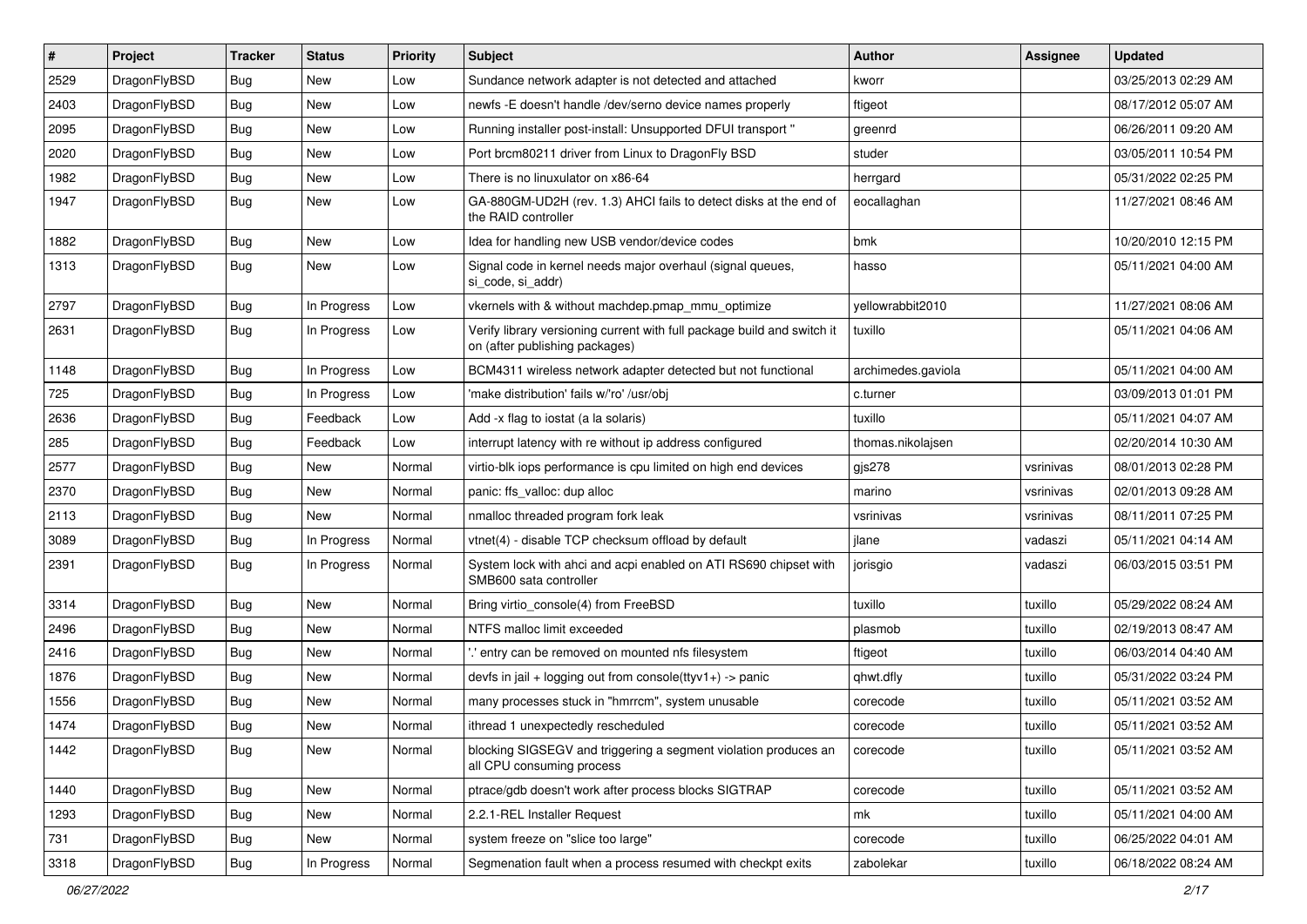| $\sharp$ | Project      | <b>Tracker</b> | <b>Status</b> | <b>Priority</b> | Subject                                                                                    | <b>Author</b>    | Assignee | <b>Updated</b>      |
|----------|--------------|----------------|---------------|-----------------|--------------------------------------------------------------------------------------------|------------------|----------|---------------------|
| 3295     | DragonFlyBSD | Bug            | In Progress   | Normal          | Adapt devel/libvirt for nvmm                                                               | tuxillo          | tuxillo  | 11/03/2021 04:56 PM |
| 3160     | DragonFlyBSD | Submit         | In Progress   | Normal          | State the implementation difference in pkill/pgrep manual                                  | sevan            | tuxillo  | 06/03/2022 05:15 PM |
| 3145     | DragonFlyBSD | Submit         | In Progress   | Normal          | Update libelf to FreeBSD 12 current and build as base library usable<br>by ports           | davshao          | tuxillo  | 08/20/2021 03:58 PM |
| 3028     | DragonFlyBSD | Bug            | In Progress   | Normal          | installer: confusion of set/get disk encryption passphrase dialogs                         | liweitianux      | tuxillo  | 06/03/2022 05:13 PM |
| 2358     | DragonFlyBSD | <b>Bug</b>     | In Progress   | Normal          | DFBSD v3.0.2.32.g928ca - panic: hammer: insufficient undo FIFO<br>space!                   | tuxillo          | tuxillo  | 05/10/2021 02:50 AM |
| 1921     | DragonFlyBSD | Bug            | In Progress   | Normal          | we miss mlockall                                                                           | alexh            | tuxillo  | 06/18/2022 04:08 AM |
| 1700     | DragonFlyBSD | Submit         | In Progress   | Normal          | skip boot2 menu on <enter></enter>                                                         | Johannes.Hofmann | tuxillo  | 05/15/2022 08:35 AM |
| 1584     | DragonFlyBSD | Bug            | In Progress   | Normal          | can't use ssh from jail: debug1: read_passphrase: can't open<br>/dev/tty: Device busy      | corecode         | tuxillo  | 05/11/2021 03:53 AM |
| 1583     | DragonFlyBSD | Bug            | In Progress   | Normal          | panic: assertion: cursor->trans->sync_lock_refs > 0 in<br>hammer_recover_cursor            | corecode         | tuxillo  | 05/11/2021 03:53 AM |
| 1547     | DragonFlyBSD | Bug            | In Progress   | Normal          | disklabel64 automatic sizing                                                               | corecode         | tuxillo  | 05/11/2021 03:52 AM |
| 1528     | DragonFlyBSD | Bug            | In Progress   | Normal          | ktrace does not show proper return values for pipe(2)                                      | corecode         | tuxillo  | 05/11/2021 03:52 AM |
| 1475     | DragonFlyBSD | Bug            | In Progress   | Normal          | kernel blocks with low memory and syscons setting a high res mode<br>/ scrollback          | corecode         | tuxillo  | 05/11/2021 03:52 AM |
| 1469     | DragonFlyBSD | Bug            | In Progress   | Normal          | Hammer history security concern                                                            | corecode         | tuxillo  | 05/11/2021 03:52 AM |
| 1390     | DragonFlyBSD | Bug            | In Progress   | Normal          | Use id_t type for {get,set}priority()                                                      | Anonymous        | tuxillo  | 07/05/2019 02:18 AM |
| 1030     | DragonFlyBSD | <b>Bug</b>     | In Progress   | Normal          | msdosfs umount panic                                                                       | corecode         | tuxillo  | 05/11/2021 03:51 AM |
| 998      | DragonFlyBSD | Bug            | In Progress   | Normal          | Unconfiguring a vn while it is mounted                                                     | rumcic           | tuxillo  | 05/11/2021 04:00 AM |
| 781      | DragonFlyBSD | Bug            | In Progress   | Normal          | fdisk uses wrong geometry on usb flash drives                                              | corecode         | tuxillo  | 05/11/2021 03:50 AM |
| 742      | DragonFlyBSD | Bug            | In Progress   | Normal          | umount problems with multiple mounts                                                       | corecode         | tuxillo  | 06/25/2022 04:02 AM |
| 2717     | DragonFlyBSD | Submit         | Feedback      | Normal          | Out of range numeric handling                                                              | dclink           | tuxillo  | 05/11/2021 04:08 AM |
| 2438     | DragonFlyBSD | Submit         | Feedback      | Normal          | <b>TRIM</b> fixes                                                                          | Anonymous        | tuxillo  | 05/11/2021 03:45 AM |
| 1587     | DragonFlyBSD | <b>Bug</b>     | Feedback      | Normal          | can't gdb across fork                                                                      | corecode         | tuxillo  | 05/11/2021 03:54 AM |
| 1579     | DragonFlyBSD | <b>Bug</b>     | Feedback      | Normal          | dfly 2.4.1 does not like HP DL360G4p and Smart Array 6400 with<br>MSA20                    | tomaz.borstnar   | tuxillo  | 06/02/2014 02:44 PM |
| 1397     | DragonFlyBSD | Bug            | Feedback      | Normal          | jobs -I output inconsistency when called from script                                       | Anonymous        | tuxillo  | 05/15/2022 05:07 AM |
| 1287     | DragonFlyBSD | Bug            | Feedback      | Normal          | altg configuration doesn't work                                                            | corecode         | tuxillo  | 05/11/2021 03:51 AM |
| 911      | DragonFlyBSD | Bug            | Feedback      | Normal          | kldload/kernel linker can exceed malloc reserve and panic system                           | corecode         | tuxillo  | 05/11/2021 03:51 AM |
| 901      | DragonFlyBSD | <b>Bug</b>     | Feedback      | Normal          | route show needs to get data from all cpus                                                 | corecode         | tuxillo  | 05/11/2021 03:50 AM |
| 847      | DragonFlyBSD | <b>Bug</b>     | Feedback      | Normal          | processes getting stuck on mount point                                                     | corecode         | tuxillo  | 05/11/2021 03:50 AM |
| 2585     | DragonFlyBSD | <b>Bug</b>     | New           | Normal          | Dfly 3.4.3 on ESXi 5.1, HP Smart Array P410 passthrough<br>recognised, but not functioning | yggdrasil        | swildner | 05/09/2022 08:14 AM |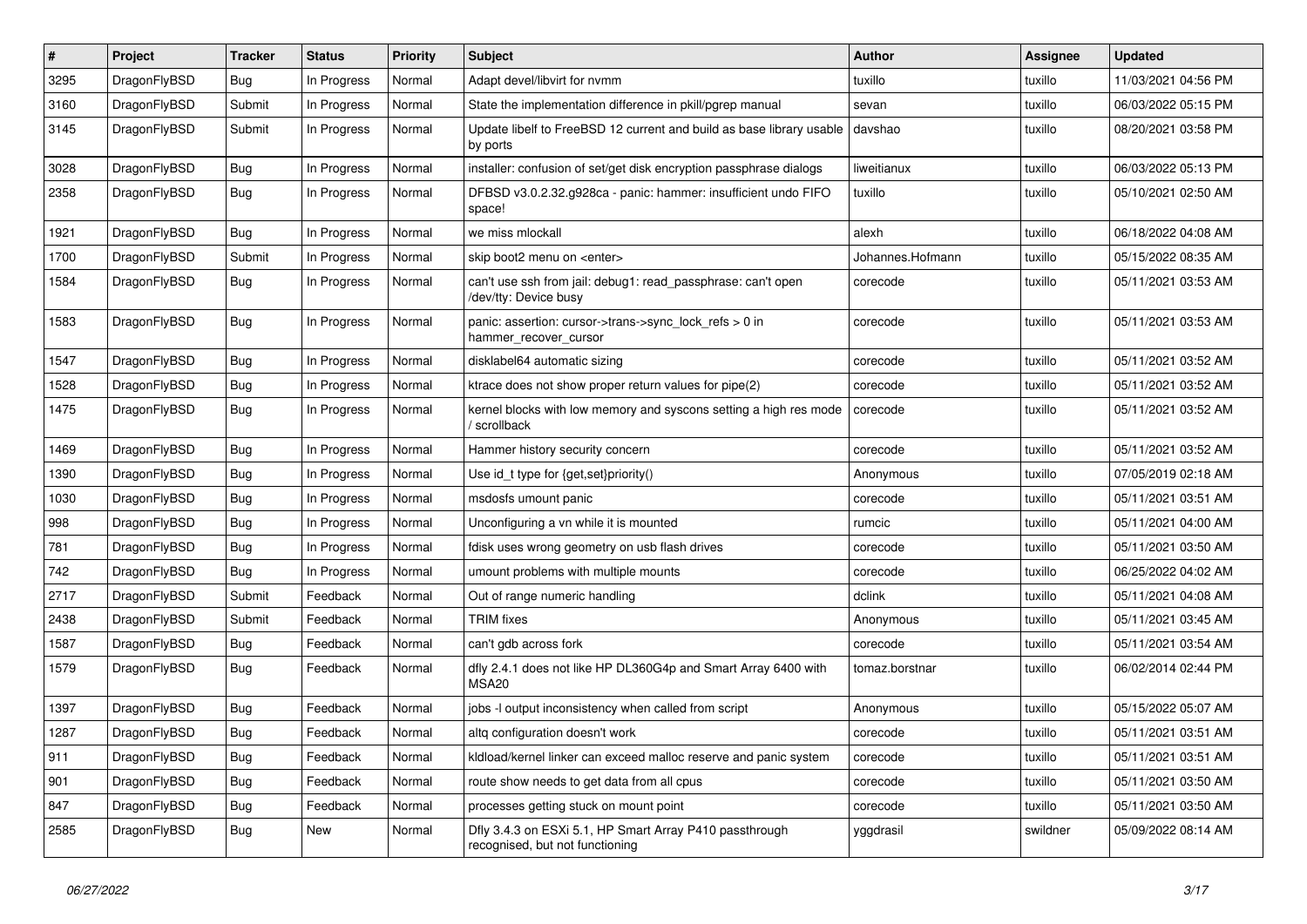| $\sharp$ | Project      | <b>Tracker</b> | <b>Status</b> | <b>Priority</b> | <b>Subject</b>                                                                                                                                           | Author        | Assignee  | <b>Updated</b>      |
|----------|--------------|----------------|---------------|-----------------|----------------------------------------------------------------------------------------------------------------------------------------------------------|---------------|-----------|---------------------|
| 2265     | DragonFlyBSD | <b>Bug</b>     | <b>New</b>    | Normal          | mbsrtowcs does not properly handle invalid mbstate_t in ps                                                                                               | c.turner1     | swildner  | 01/10/2012 07:56 PM |
| 341      | DragonFlyBSD | <b>Bug</b>     | <b>New</b>    | Normal          | Vinum erroneously repors devices as busy                                                                                                                 | corecode      | swildner  | 01/21/2012 04:50 AM |
| 1769     | DragonFlyBSD | <b>Bug</b>     | <b>New</b>    | Normal          | panic: assertion: _tp->tt_msg->tt_cpuid == mycpuid in<br>tcp_callout_active                                                                              | pavalos       | sjg       | 05/15/2022 11:07 AM |
| 1302     | DragonFlyBSD | <b>Bug</b>     | In Progress   | Normal          | Checkpoint regression?                                                                                                                                   | sjg           | sjg       | 07/10/2013 05:22 PM |
| 168      | DragonFlyBSD | <b>Bug</b>     | In Progress   | Normal          | Livelocked limit engaged while trying to setup IPW wireless                                                                                              | mschacht      | sepherosa | 05/11/2021 04:05 AM |
| 2822     | DragonFlyBSD | <b>Bug</b>     | <b>New</b>    | Normal          | USB 3.0 stick throws "reading primary partition table: error<br>accessing offset 000[] for 152" error, while the stick works on any<br>other OS I tested | revuwa        | profmakx  | 06/29/2015 05:56 AM |
| 2746     | DragonFlyBSD | Bug            | <b>New</b>    | Normal          | some fraction of xterms started from the xmonad window manager<br>get killed with SIGALRM                                                                | isenmann      | profmakx  | 12/28/2014 02:51 AM |
| 2549     | DragonFlyBSD | <b>Bug</b>     | In Progress   | Normal          | netgraph7: Kernel page fault.                                                                                                                            | russiane39    | nant      | 05/10/2013 11:20 PM |
| 1969     | DragonFlyBSD | Bug            | <b>New</b>    | Normal          | pf-related network problem                                                                                                                               | pavalos       | lentferj  | 02/01/2011 06:57 PM |
| 1964     | DragonFlyBSD | <b>Bug</b>     | <b>New</b>    | Normal          | iwn (panic assertion : wlan assert serialized)                                                                                                           | sjmm.ptr      | josepht   | 02/01/2011 12:57 PM |
| 1946     | DragonFlyBSD | Bug            | <b>New</b>    | Normal          | ieee80211 panic                                                                                                                                          | pavalos       | josepht   | 01/27/2011 06:00 PM |
| 3031     | DragonFlyBSD | Submit         | In Progress   | Normal          | Update drm/radeon to Linux 4.7.10 as much as possible                                                                                                    | davshao       | ftigeot   | 08/19/2021 12:33 PM |
| 1593     | DragonFlyBSD | Bug            | Feedback      | Normal          | panic: assertion: ccb == ap->ap err ccb in ahci put err ccb                                                                                              | ftigeot       | ftigeot   | 05/15/2022 05:09 AM |
| 3154     | DragonFlyBSD | Submit         | <b>New</b>    | Normal          | Update serial handling in bootloader                                                                                                                     | ddegroot      | dillon    | 11/06/2018 11:21 PM |
| 2092     | DragonFlyBSD | <b>Bug</b>     | New           | Normal          | Panic: Bad link elm 0x next->prev != elm                                                                                                                 | masterblaster | dillon    | 12/04/2011 12:49 PM |
| 2819     | DragonFlyBSD | <b>Bug</b>     | In Progress   | Normal          | Random micro system freezes after a week of uptime                                                                                                       | ftigeot       | dillon    | 08/16/2015 08:46 PM |
| 2037     | DragonFlyBSD | <b>Bug</b>     | Feedback      | Normal          | Panic Bad link elm while building packages                                                                                                               | ftigeot       | dillon    | 04/21/2011 07:20 AM |
| 1411     | DragonFlyBSD | <b>Bug</b>     | Feedback      | Normal          | Burning doesn't work with ahci(4)                                                                                                                        | hasso         | dillon    | 05/11/2021 04:00 AM |
| 1430     | DragonFlyBSD | <b>Bug</b>     | <b>New</b>    | Normal          | Buggy w(1)?                                                                                                                                              | hasso         | alexh     | 11/24/2010 08:09 AM |
| 2353     | DragonFlyBSD | Bug            | In Progress   | Normal          | panic: assertion "gd->gd_spinlocks_wr == 0" failed in<br>bsd4_schedulerclock                                                                             | jaydg         | alexh     | 11/28/2012 01:57 AM |
| 2100     | DragonFlyBSD | <b>Bug</b>     | Feedback      | Normal          | devfs related panic                                                                                                                                      | sepherosa     | alexh     | 07/10/2011 02:29 PM |
| 3316     | DragonFlyBSD | Bug            | <b>New</b>    | Normal          | hammer2_dirent_create() allows creating >1 dirents with the same<br>name                                                                                 | tkusumi       |           | 06/05/2022 12:35 PM |
| 3313     | DragonFlyBSD | <b>Bug</b>     | <b>New</b>    | Normal          | Can't boot from my live USB at all. The kernel loading process<br>hangs.                                                                                 | rempas        |           | 06/03/2022 12:16 AM |
| 3312     | DragonFlyBSD | Submit         | <b>New</b>    | Normal          | hammer2: redundant chain modify after chain creation                                                                                                     | tkusumi       |           | 05/15/2022 01:35 PM |
| 3302     | DragonFlyBSD | <b>Bug</b>     | New           | Normal          | Will not boot on System76 Lemur Pro (lemp10)                                                                                                             | piecuch       |           | 11/03/2021 10:21 AM |
| 3301     | DragonFlyBSD | <b>Bug</b>     | New           | Normal          | Gkrellm from the packages is not showing logged in users in main<br>window, logged in users always $== 0$                                                | adrian        |           | 01/08/2022 04:24 AM |
| 3300     | DragonFlyBSD | Bug            | New           | Normal          | Running Xvnc from TigerVNC package through the INETD daemon<br>in TCP WAIT mode fails hard                                                               | adrian        |           | 01/08/2022 04:25 AM |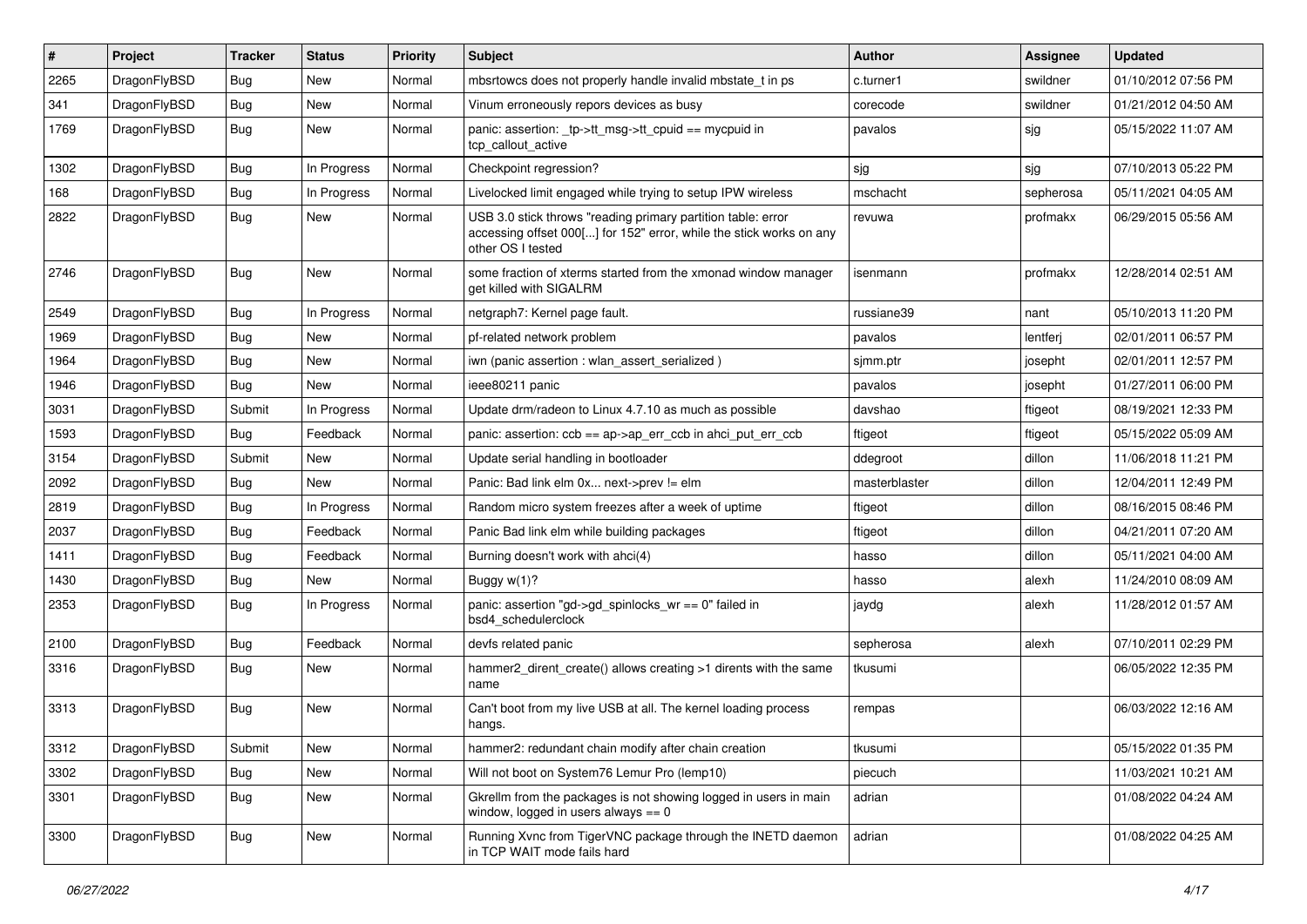| $\pmb{\#}$ | Project      | <b>Tracker</b> | <b>Status</b> | <b>Priority</b> | Subject                                                                                    | Author            | <b>Assignee</b> | <b>Updated</b>      |
|------------|--------------|----------------|---------------|-----------------|--------------------------------------------------------------------------------------------|-------------------|-----------------|---------------------|
| 3298       | DragonFlyBSD | Bug            | <b>New</b>    | Normal          | Running "w" and having logged in via XDM through VNC, "w" prints<br>an extra error message | piecuch           |                 | 10/25/2021 09:16 AM |
| 3284       | DragonFlyBSD | <b>Bug</b>     | <b>New</b>    | Normal          | Wrong towlower() result for U+038A                                                         | bhaible           |                 | 07/10/2021 03:34 AM |
| 3283       | DragonFlyBSD | <b>Bug</b>     | <b>New</b>    | Normal          | mknodat() cannot create FIFOs                                                              | bhaible           |                 | 07/10/2021 03:34 AM |
| 3282       | DragonFlyBSD | Bug            | <b>New</b>    | Normal          | unexpected errno value from fopen()                                                        | bhaible           |                 | 07/10/2021 03:34 AM |
| 3281       | DragonFlyBSD | <b>Bug</b>     | New           | Normal          | Crash after leaving unattended for a while                                                 | bhaible           |                 | 07/10/2021 03:32 AM |
| 3280       | DragonFlyBSD | Bug            | New           | Normal          | KMS console and i915(4) not working in 6.0                                                 | cmusser           |                 | 07/10/2021 03:35 AM |
| 3278       | DragonFlyBSD | Bug            | New           | Normal          | Second screen image is distorted                                                           | arcade@b1t.name   |                 | 07/10/2021 03:36 AM |
| 3276       | DragonFlyBSD | Submit         | <b>New</b>    | Normal          | Add option controlling whether gpt expand expands the last partition<br>(needs testing)    | falsifian         |                 | 07/10/2021 03:35 AM |
| 3252       | DragonFlyBSD | <b>Bug</b>     | <b>New</b>    | Normal          | tcsetattr/tcgetattr set errno incorrectly on non-TTY                                       | tonyc             |                 | 10/26/2020 09:34 PM |
| 3249       | DragonFlyBSD | Bug            | <b>New</b>    | Normal          | HAMMER2 fsync(2) not working properly                                                      | tkusumi           |                 | 09/21/2020 07:07 AM |
| 3247       | DragonFlyBSD | <b>Bug</b>     | <b>New</b>    | Normal          | Kernel panic doing nothing much                                                            | phma              |                 | 09/12/2020 11:40 PM |
| 3246       | DragonFlyBSD | Bug            | New           | Normal          | HAMMER2 unable to handle ENOSPC properly                                                   | tkusumi           |                 | 09/04/2020 11:11 AM |
| 3245       | DragonFlyBSD | Bug            | New           | Normal          | panic: free: guard1x fail, i915 load from loader.conf                                      | polachok          |                 | 08/21/2020 10:36 AM |
| 3243       | DragonFlyBSD | Bug            | <b>New</b>    | Normal          | SMART status not reported properly for SSD disks                                           | daftaupe          |                 | 09/09/2020 11:03 PM |
| 3239       | DragonFlyBSD | Bug            | <b>New</b>    | Normal          | unable to SIGKILL glitched emacs                                                           | piecuch           |                 | 05/26/2020 03:30 AM |
| 3238       | DragonFlyBSD | Bug            | New           | Normal          | race conditions when printing from vkernel console                                         | piecuch           |                 | 05/19/2020 02:50 PM |
| 3235       | DragonFlyBSD | Bug            | New           | Normal          | Kernel panic in devfs vnops.c                                                              | mneumann          |                 | 04/28/2020 07:00 AM |
| 3231       | DragonFlyBSD | <b>Bug</b>     | <b>New</b>    | Normal          | wifi drops on 5.8                                                                          | tse               |                 | 04/06/2020 05:08 AM |
| 3227       | DragonFlyBSD | Submit         | New           | Normal          | Add HAMMER2 instructions in the installation medium README                                 | daftaupe          |                 | 03/26/2020 03:34 PM |
| 3226       | DragonFlyBSD | <b>Bug</b>     | New           | Normal          | Xorg freezes in vm: thread stuck in "objtrm1"                                              | peeter            |                 | 04/08/2020 02:10 AM |
| 3225       | DragonFlyBSD | Bug            | New           | Normal          | nfsd freeze when using qemu                                                                | tse               |                 | 03/17/2020 11:52 AM |
| 3224       | DragonFlyBSD | <b>Bug</b>     | <b>New</b>    | Normal          | Kernel panic when trying to ping6                                                          | zhtw              |                 | 03/08/2020 08:55 AM |
| 3222       | DragonFlyBSD | Bug            | <b>New</b>    | Normal          | gcc - undefined reference to '__atomic_load' (missing libatomic?)                          | mneumann          |                 | 02/08/2020 02:45 AM |
| 3219       | DragonFlyBSD | <b>Bug</b>     | <b>New</b>    | Normal          | x11/xorg port can not be build                                                             | <b>UlasSAYGIN</b> |                 | 03/31/2020 08:57 AM |
| 3218       | DragonFlyBSD | Bug            | New           | Normal          | Kernel panics are not sent to comconsole when booted over EFI                              | mqudsi            |                 | 12/02/2019 08:52 PM |
| 3217       | DragonFlyBSD | Bug            | New           | Normal          | rescue tools: make install fails if rescue folder doesn't exist                            | dfbsd             |                 | 11/27/2019 08:16 PM |
| 3215       | DragonFlyBSD | <b>Bug</b>     | New           | Normal          | Hang in tcdrain(3) after write(3)                                                          | noloader          |                 | 11/25/2019 03:08 PM |
| 3209       | DragonFlyBSD | <b>Bug</b>     | New           | Normal          | svc has some minor bugs                                                                    | arcade@b1t.name   |                 | 10/24/2019 09:08 AM |
| 3208       | DragonFlyBSD | <b>Bug</b>     | New           | Normal          | Crash related to nfsd                                                                      | tse               |                 | 06/11/2020 05:52 AM |
| 3206       | DragonFlyBSD | Submit         | New           | Normal          | update psm/kbd to FreeBSD 12.0 code                                                        | htse              |                 | 10/05/2019 03:49 PM |
| 3201       | DragonFlyBSD | Submit         | New           | Normal          | Fixes make search display                                                                  | htse              |                 | 08/20/2021 04:02 PM |
| 3199       | DragonFlyBSD | <b>Bug</b>     | New           | Normal          | PFS label not found panic                                                                  | tse               |                 | 08/21/2019 03:51 AM |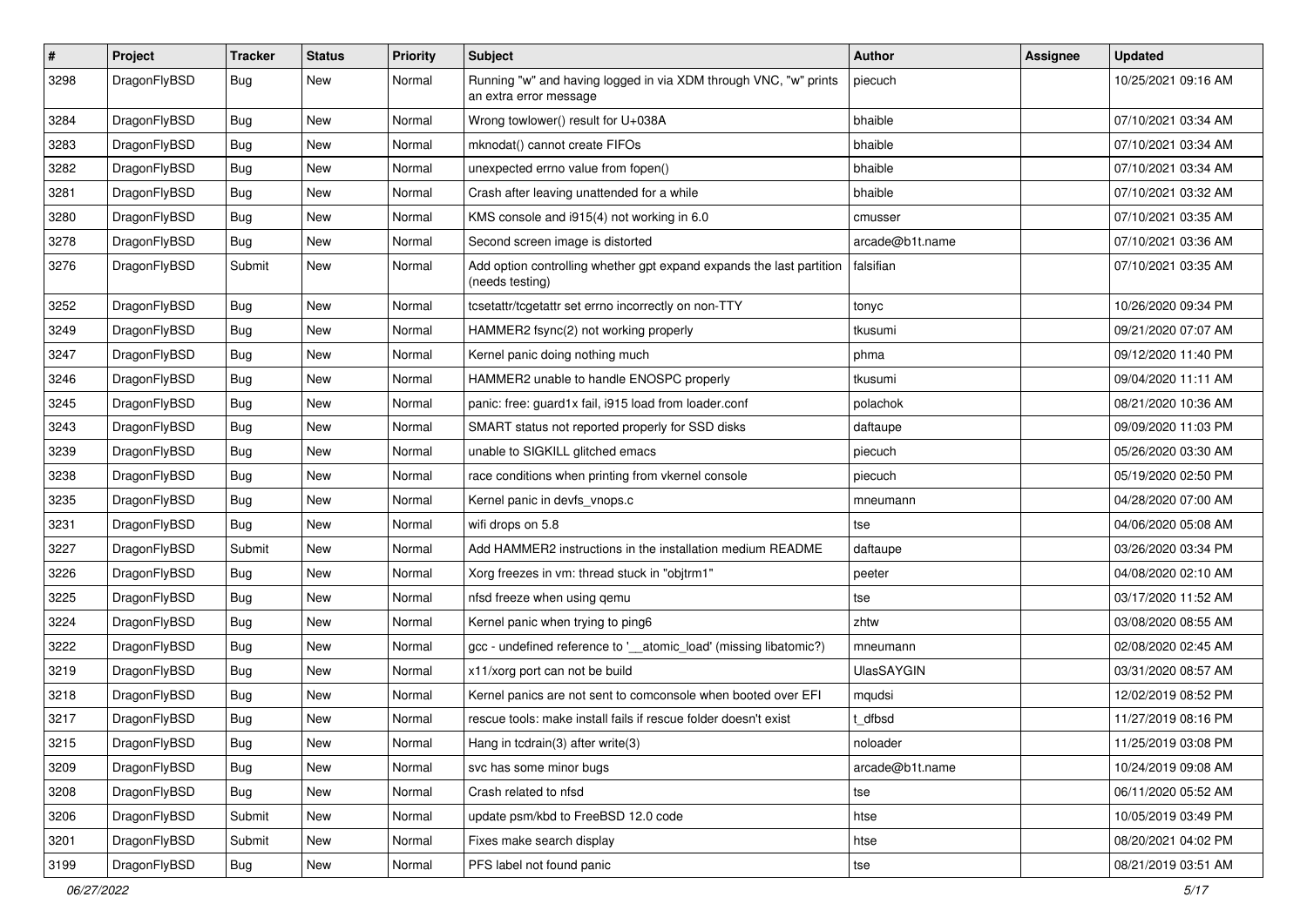| $\sharp$ | Project      | <b>Tracker</b> | <b>Status</b> | <b>Priority</b> | Subject                                                                                                 | Author                 | <b>Assignee</b> | <b>Updated</b>      |
|----------|--------------|----------------|---------------|-----------------|---------------------------------------------------------------------------------------------------------|------------------------|-----------------|---------------------|
| 3197     | DragonFlyBSD | <b>Bug</b>     | <b>New</b>    | Normal          | DragonFly upgrades                                                                                      | tse                    |                 | 04/18/2020 04:18 PM |
| 3196     | DragonFlyBSD | <b>Bug</b>     | <b>New</b>    | Normal          | test issue after redmine upgrade (2)                                                                    | tuxillo                |                 | 07/05/2019 04:33 AM |
| 3189     | DragonFlyBSD | Bug            | New           | Normal          | Allow DragonFly Mail Agent to accept an alternate config via<br>command line switch                     | iang                   |                 | 08/16/2021 12:42 AM |
| 3184     | DragonFlyBSD | Bug            | <b>New</b>    | Normal          | tsleep(9) return value when PCATCH specified                                                            | tkusumi                |                 | 04/03/2019 06:49 AM |
| 3170     | DragonFlyBSD | Bug            | <b>New</b>    | Normal          | repeatable nfsd crash                                                                                   | tse                    |                 | 06/11/2020 05:52 AM |
| 3165     | DragonFlyBSD | Bug            | <b>New</b>    | Normal          | Looping at boot time                                                                                    | gop                    |                 | 12/28/2018 01:04 PM |
| 3157     | DragonFlyBSD | <b>Bug</b>     | New           | Normal          | TP-Link UE300 not working in 5.2-RELEASE                                                                | tuxillo                |                 | 11/15/2018 02:08 PM |
| 3147     | DragonFlyBSD | Submit         | New           | Normal          | Enable headless installation                                                                            | ddegroot               |                 | 10/09/2018 01:25 PM |
| 3143     | DragonFlyBSD | Bug            | <b>New</b>    | Normal          | assertion "0" failed in hammer2 inode xop chain sync                                                    | cbin                   |                 | 07/18/2018 12:50 PM |
| 3142     | DragonFlyBSD | Submit         | New           | Normal          | lib/libdmsg: Unbreak using new API EVP_CIPHER_CTX_new()                                                 | tkusumi                |                 | 07/08/2018 04:18 AM |
| 3141     | DragonFlyBSD | Bug            | <b>New</b>    | Normal          | dhclient blocks boot process                                                                            | rowo                   |                 | 12/16/2018 11:01 AM |
| 3139     | DragonFlyBSD | <b>Bug</b>     | New           | Normal          | USB Mouse Does Not Work in DragonflyBSD guest on VirtualBox                                             | chiguy1256             |                 | 06/24/2018 10:14 PM |
| 3135     | DragonFlyBSD | Submit         | New           | Normal          | Add EVFILT RECV and EVFILT SEND                                                                         | tautolog               |                 | 05/25/2018 09:59 PM |
| 3134     | DragonFlyBSD | Bug            | <b>New</b>    | Normal          | RFC 3021 (/31 networks) appear to be unsupported                                                        | jailbird               |                 | 05/16/2018 11:03 PM |
| 3120     | DragonFlyBSD | <b>Bug</b>     | New           | Normal          | Intel AC 8260 firmware does not load                                                                    | Vintodrimmer           |                 | 08/28/2018 03:30 AM |
| 3117     | DragonFlyBSD | <b>Bug</b>     | New           | Normal          | Problem with colours if "intel" video-driver used                                                       | dpostolov              |                 | 01/07/2018 11:35 PM |
| 3116     | DragonFlyBSD | Bug            | <b>New</b>    | Normal          | da0 detects on very big volume if to _remove_ usb install stick and<br>reboot on Intel NUC5PPYH         | dpostolov              |                 | 01/07/2018 09:40 PM |
| 3110     | DragonFlyBSD | Bug            | <b>New</b>    | Normal          | crash with ipfw3 under load                                                                             | bnegre82               |                 | 12/09/2017 06:22 AM |
| 3076     | DragonFlyBSD | <b>Bug</b>     | New           | Normal          | sys/dev/netif/ig hal/e1000 ich8lan.c:1594: sanity checking mixup?                                       | dcb                    |                 | 10/11/2017 01:58 AM |
| 3052     | DragonFlyBSD | <b>Bug</b>     | New           | Normal          | panic DragonFly v4.8.1-RELEASE by mounting a malformed NTFS<br>image [64.000]                           | open.source@ribose.com |                 | 08/14/2017 03:22 AM |
| 3051     | DragonFlyBSD | Bug            | New           | Normal          | panic DragonFly v4.8.1-RELEASE by mounting a malformed NTFS<br>image [12.000]                           | open.source@ribose.com |                 | 08/14/2017 03:20 AM |
| 3049     | DragonFlyBSD | Bug            | New           | Normal          | panic DragonFly v4.8.1-RELEASE by mounting a malformed<br>msdosfs image [12.128]                        | open.source@ribose.com |                 | 08/14/2017 02:53 AM |
| 3047     | DragonFlyBSD | Bug            | <b>New</b>    | Normal          | <b>HAMMER</b> critical write error                                                                      | samuel                 |                 | 06/19/2019 09:50 AM |
| 3041     | DragonFlyBSD | Submit         | New           | Normal          | firmware: Remove embedding of multiple images in one module.                                            | Anonymous              |                 | 12/25/2020 02:15 AM |
| 3036     | DragonFlyBSD | <b>Bug</b>     | New           | Normal          | panic in icmp_redirect_start() ASSERT_IN_NETISR(0)                                                      | tautolog               |                 | 05/11/2017 07:27 PM |
| 3035     | DragonFlyBSD | Bug            | New           | Normal          | panic: assertion "cpu >= 0 && cpu < ncpus" failed in netisr_cpuport<br>at /usr/src/sys/net/netisr2.h:87 | masu                   |                 | 05/11/2017 01:24 AM |
| 3029     | DragonFlyBSD | <b>Bug</b>     | New           | Normal          | Running DflyBSD 4.8 on FreeBSD bhyve as a guest                                                         | iron                   |                 | 05/13/2022 04:33 AM |
| 3025     | DragonFlyBSD | Bug            | <b>New</b>    | Normal          | sys/dev/powermng/powernow/powernow.c:284: bad comparison?                                               | dcb                    |                 | 09/23/2017 07:45 AM |
| 3022     | DragonFlyBSD | <b>Bug</b>     | New           | Normal          | sys/dev/netif/ath/ath/if ath.c:2142: strange bitmask?                                                   | dcb                    |                 | 04/11/2017 11:49 AM |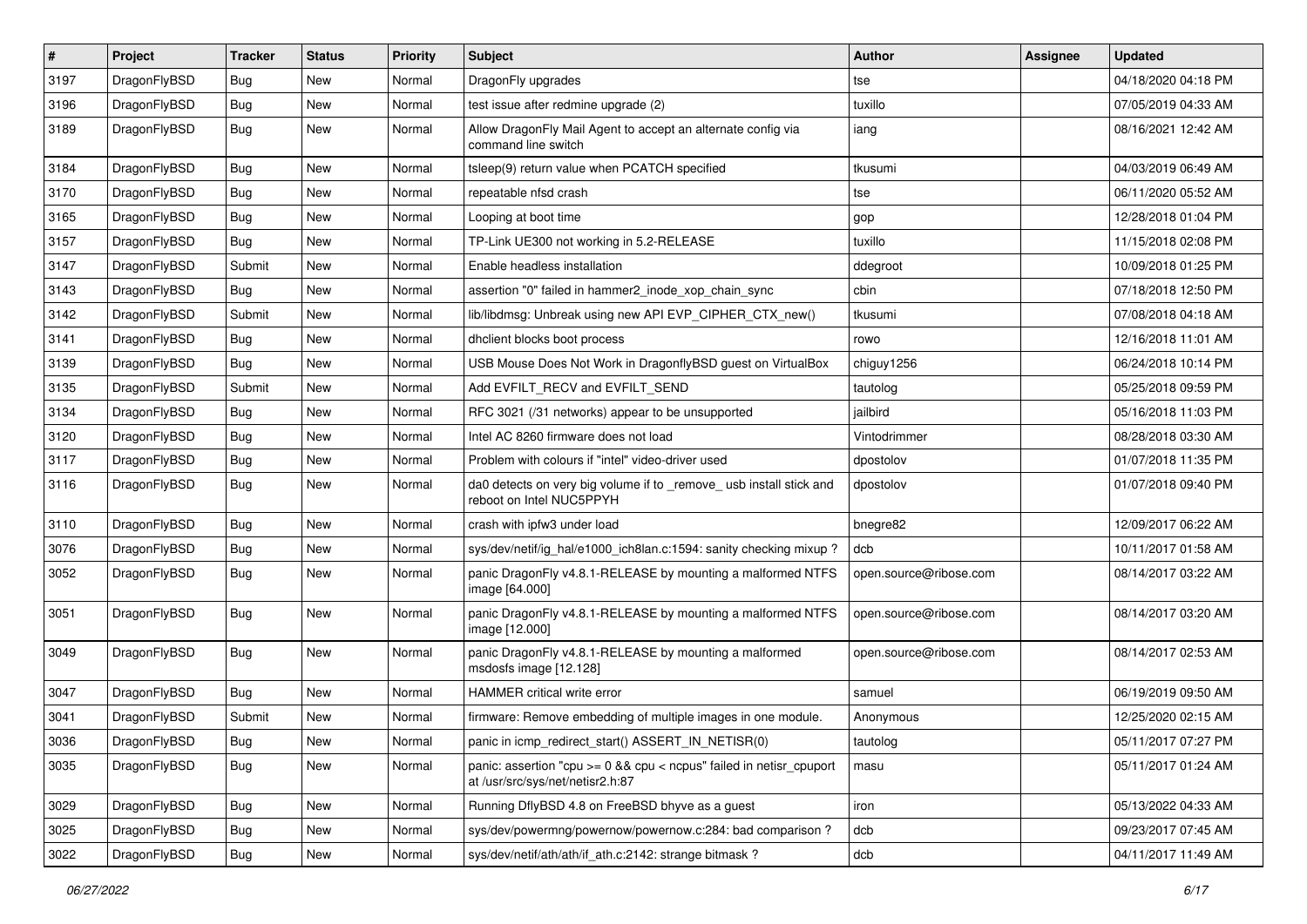| $\sharp$ | Project      | <b>Tracker</b> | <b>Status</b> | <b>Priority</b> | Subject                                                                                                              | <b>Author</b>    | Assignee | <b>Updated</b>      |
|----------|--------------|----------------|---------------|-----------------|----------------------------------------------------------------------------------------------------------------------|------------------|----------|---------------------|
| 3018     | DragonFlyBSD | Bug            | <b>New</b>    | Normal          | sys/bus/u4b/wlan/if_run.c:5464]: (style) Redundant condition                                                         | dcb              |          | 04/11/2017 11:26 AM |
| 3006     | DragonFlyBSD | Bug            | New           | Normal          | boot0cfg: panic in kern_udev.c in function _udev_dict_set_cstr when<br>installing in VirtualBox                      | MichiGreat       |          | 04/01/2017 02:22 PM |
| 2994     | DragonFlyBSD | Bug            | <b>New</b>    | Normal          | Intermittent boot hangs after git: hammer - HAMMER Version 7                                                         | davshao          |          | 03/30/2017 02:06 PM |
| 2972     | DragonFlyBSD | Bug            | <b>New</b>    | Normal          | ipfw3 "deny to me" does not work correctly                                                                           | mneumann         |          | 12/27/2016 12:11 PM |
| 2970     | DragonFlyBSD | <b>Bug</b>     | New           | Normal          | kernel 4.7: "Is -I" causes panic on UDF filesystem: "bgetvp -<br>overlapping buffer"                                 | peeter           |          | 12/21/2016 02:46 AM |
| 2936     | DragonFlyBSD | Bug            | <b>New</b>    | Normal          | loader.efi crashes while loading kernel                                                                              | spaceille        |          | 08/20/2016 06:17 AM |
| 2933     | DragonFlyBSD | Submit         | New           | Normal          | Remove unix domain socket support from cat(1)                                                                        | sevan            |          | 08/01/2016 08:10 PM |
| 2924     | DragonFlyBSD | Bug            | New           | Normal          | cat -v fails to tag characters in extended table with M- prefix with<br>some locales                                 | sevan            |          | 07/11/2016 07:18 AM |
| 2921     | DragonFlyBSD | Submit         | <b>New</b>    | Normal          | Allow moused to accept userland mouse events                                                                         | tautolog         |          | 05/11/2021 04:08 AM |
| 2917     | DragonFlyBSD | Bug            | <b>New</b>    | Normal          | da8: reading primary partition table: error accessing offset<br>000000000000 for 512                                 | liweitianux      |          | 05/11/2021 08:43 PM |
| 2898     | DragonFlyBSD | Bug            | <b>New</b>    | Normal          | <b>HAMMER</b> panic                                                                                                  | pavalos          |          | 11/03/2018 07:05 AM |
| 2892     | DragonFlyBSD | <b>Bug</b>     | <b>New</b>    | Normal          | swap_pager:indefinite wait bufferf error                                                                             | <b>Ihmwzy</b>    |          | 02/21/2016 10:32 PM |
| 2891     | DragonFlyBSD | <b>Bug</b>     | New           | Normal          | Kernel panic in IEEE802.11 related code                                                                              | shamaz           |          | 05/29/2016 05:49 PM |
| 2890     | DragonFlyBSD | Bug            | <b>New</b>    | Normal          | not able to boot usb installer on Toshiba Chromebook 2                                                               | johnnywhishbone  |          | 02/22/2016 03:42 AM |
| 2886     | DragonFlyBSD | <b>Bug</b>     | <b>New</b>    | Normal          | dragonfly mail agent: sending a testmail causes high system load                                                     | worf             |          | 02/05/2016 05:53 AM |
| 2881     | DragonFlyBSD | <b>Bug</b>     | New           | Normal          | Pulseaudio hangs/resets system when starting X11                                                                     | mneumann         |          | 01/09/2016 03:08 AM |
| 2874     | DragonFlyBSD | Bug            | <b>New</b>    | Normal          | make world DESTDIR=/emptydir fails                                                                                   | pascii           |          | 12/25/2015 07:04 AM |
| 2863     | DragonFlyBSD | <b>Bug</b>     | <b>New</b>    | Normal          | HAMMER synch tid is zero                                                                                             | shamaz           |          | 12/12/2015 11:24 PM |
| 2857     | DragonFlyBSD | Bug            | <b>New</b>    | Normal          | hammer stalls via bitcoin-qt                                                                                         | tkusumi          |          | 11/30/2015 06:52 AM |
| 2852     | DragonFlyBSD | Bug            | New           | Normal          | Hammer File System - hangs on undo during system boot / mount -<br>will not recover on DragonFlyBSD newer than 3.6.0 | abale            |          | 05/11/2021 04:07 AM |
| 2840     | DragonFlyBSD | Bug            | New           | Normal          | wrong voltage is reported                                                                                            | yellowrabbit2010 |          | 09/11/2015 06:09 PM |
| 2835     | DragonFlyBSD | <b>Bug</b>     | <b>New</b>    | Normal          | /usr/include/c++/5.0/bits/c++locale.h likes<br>POSIX_C_SOURCE>=200809                                                | davshao          |          | 11/18/2015 03:40 AM |
| 2820     | DragonFlyBSD | Bug            | <b>New</b>    | Normal          | TP-Link USB Wi-Fi adapter cannot be reattached to the system                                                         | shamaz           |          | 05/22/2015 09:45 PM |
| 2816     | DragonFlyBSD | Bug            | <b>New</b>    | Normal          | A multitasking process being debugged can get stuck                                                                  | phma             |          | 05/19/2015 03:57 AM |
| 2812     | DragonFlyBSD | Bug            | New           | Normal          | Panic on Intel DE3815TYKHE                                                                                           | tmorp            |          | 05/14/2015 03:14 PM |
| 2809     | DragonFlyBSD | Bug            | New           | Normal          | hammer mirror-stream                                                                                                 | masu             |          | 04/10/2015 12:33 AM |
| 2808     | DragonFlyBSD | <b>Bug</b>     | New           | Normal          | X freeze by switching between X and VT - results in black screen                                                     | lukesky333       |          | 05/11/2021 03:55 AM |
| 2806     | DragonFlyBSD | <b>Bug</b>     | New           | Normal          | failed to configure a link-local address on ath0 (errno = 22)                                                        | Chingyuan        |          | 05/25/2021 01:00 AM |
| 2803     | DragonFlyBSD | <b>Bug</b>     | New           | Normal          | HAMMER: Warning: UNDO area too small!                                                                                | ftigeot          |          | 03/11/2015 03:42 PM |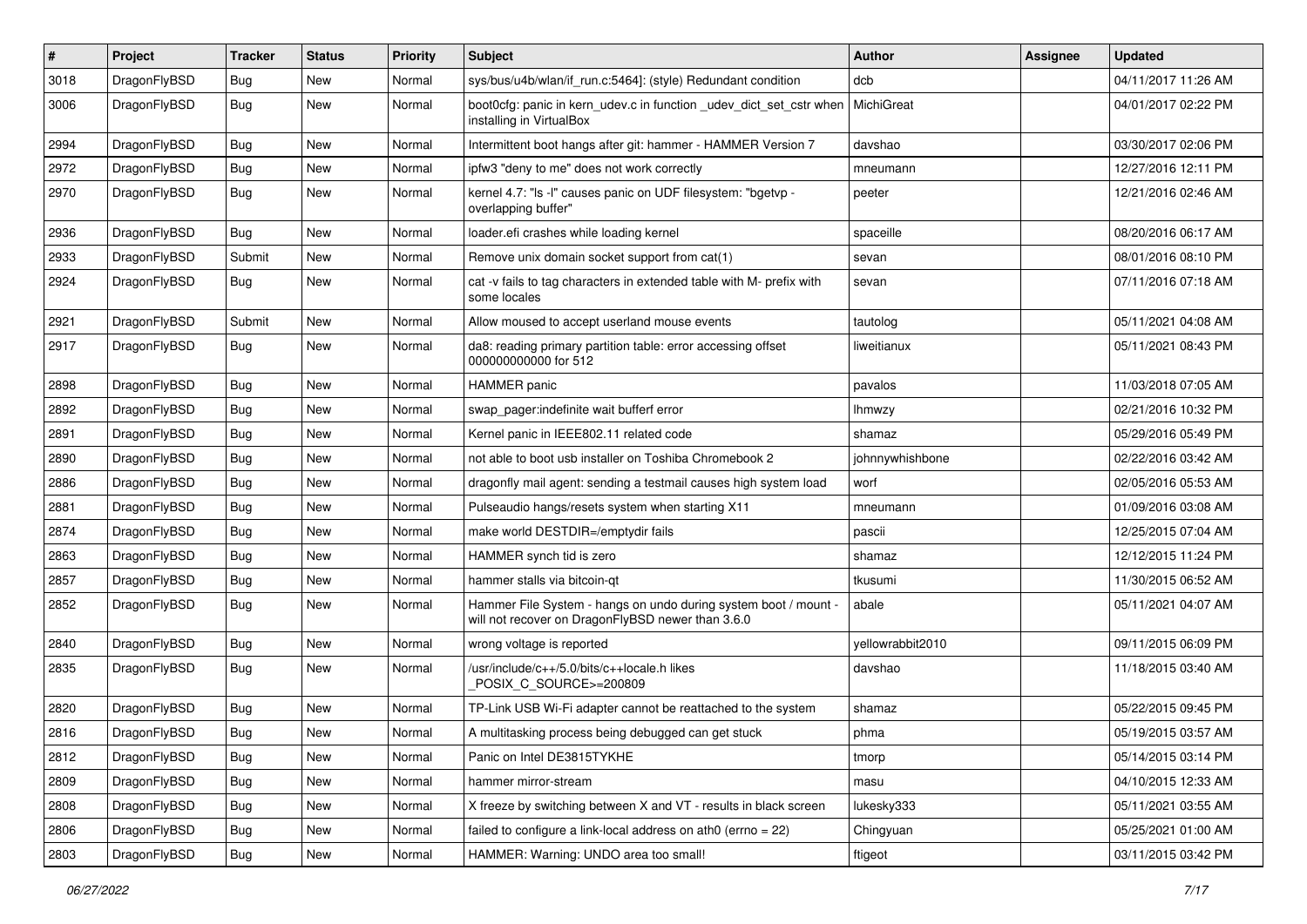| $\vert$ # | Project      | <b>Tracker</b> | <b>Status</b> | <b>Priority</b> | <b>Subject</b>                                                                                           | Author            | Assignee | <b>Updated</b>      |
|-----------|--------------|----------------|---------------|-----------------|----------------------------------------------------------------------------------------------------------|-------------------|----------|---------------------|
| 2802      | DragonFlyBSD | Bug            | <b>New</b>    | Normal          | USB Wifi urtwn0 crash from cd boot                                                                       | opvalues          |          | 03/10/2015 01:07 AM |
| 2799      | DragonFlyBSD | <b>Bug</b>     | <b>New</b>    | Normal          | Fatal trap 12 caused by moused(8) -p /dev/cual0                                                          | opvalues          |          | 03/04/2015 11:01 PM |
| 2788      | DragonFlyBSD | <b>Bug</b>     | <b>New</b>    | Normal          | ioctl GSLICEINFO: Not working for vnode slice                                                            | mneumann          |          | 02/12/2015 07:49 AM |
| 2738      | DragonFlyBSD | Bug            | New           | Normal          | Hammer: Strange behavior when trying to recover old version of<br>moved file                             | roland            |          | 11/20/2014 08:02 AM |
| 2712      | DragonFlyBSD | <b>Bug</b>     | New           | Normal          | connect(2) returns EINVAL when retrying after ECONNREFUSED                                               | jorisgio          |          | 08/14/2014 05:31 PM |
| 2708      | DragonFlyBSD | Bug            | <b>New</b>    | Normal          | unable to send TCP nor UDP on age(4) interface                                                           | dermiste          |          | 05/11/2021 03:54 AM |
| 2688      | DragonFlyBSD | Bug            | New           | Normal          | 67613368bdda7 Fix wrong checks for U4B presence Asrock Z77M<br>difficulty detecting USB keyboard         | davshao           |          | 06/28/2014 07:08 PM |
| 2687      | DragonFlyBSD | Bug            | New           | Normal          | natacontrol software RAID in installer                                                                   | csmelosky         |          | 06/22/2014 12:03 PM |
| 2674      | DragonFlyBSD | Bug            | <b>New</b>    | Normal          | <b>GPT Support</b>                                                                                       | ftigeot           |          | 12/28/2015 02:54 PM |
| 2652      | DragonFlyBSD | Bug            | New           | Normal          | 189a0ff3761b47  ix: Implement MSI-X support locks up Lenovo<br>S10 Intel Atom n270                       | davshao           |          | 05/14/2014 01:55 AM |
| 2647      | DragonFlyBSD | <b>Bug</b>     | <b>New</b>    | Normal          | HAMMER panic on 3.6.0                                                                                    | tuxillo           |          | 05/11/2021 03:54 AM |
| 2645      | DragonFlyBSD | Bug            | <b>New</b>    | Normal          | panic with dsched fq and ioprio                                                                          | jyoung15          |          | 02/20/2014 07:29 AM |
| 2641      | DragonFlyBSD | <b>Bug</b>     | <b>New</b>    | Normal          | Panic when loading natapci as module                                                                     | tuxillo           |          | 05/11/2021 03:54 AM |
| 2630      | DragonFlyBSD | Bug            | <b>New</b>    | Normal          | Bring in latest iconv fixes from FreeBSD10 as well as csmapper<br>updates                                | tuxillo           |          | 05/11/2021 03:54 AM |
| 2629      | DragonFlyBSD | Bug            | <b>New</b>    | Normal          | Replace gcc44 with llvm34, clang34, and libc++                                                           | tuxillo           |          | 06/02/2014 02:30 PM |
| 2626      | DragonFlyBSD | Bug            | New           | Normal          | iwn driver drops with error: "firmware error 'iwn_intr: fatal firmware<br>error"                         | rodyaj            |          | 01/09/2014 05:50 AM |
| 2622      | DragonFlyBSD | <b>Bug</b>     | <b>New</b>    | Normal          | VAIO FIT15E fn keys support                                                                              | nonsolosoft       |          | 12/31/2013 01:31 AM |
| 2621      | DragonFlyBSD | Bug            | <b>New</b>    | Normal          | core dump using cdrom                                                                                    | nonsolosoft       |          | 12/27/2013 12:43 AM |
| 2620      | DragonFlyBSD | Bug            | <b>New</b>    | Normal          | moused problem                                                                                           | FilippoMo         |          | 12/20/2013 10:32 AM |
| 2619      | DragonFlyBSD | Bug            | <b>New</b>    | Normal          | DragonFly 3.6 can't be installed on a 6TB volume                                                         | ftigeot           |          | 02/23/2014 11:55 PM |
| 2618      | DragonFlyBSD | <b>Bug</b>     | <b>New</b>    | Normal          | mouse problem on RELEASE-3 6 0                                                                           | FilippoMo         |          | 12/20/2013 03:26 AM |
| 2611      | DragonFlyBSD | Bug            | <b>New</b>    | Normal          | Change in IP address results in network not working                                                      | phma              |          | 12/05/2013 07:55 PM |
| 2609      | DragonFlyBSD | Bug            | New           | Normal          | master: panic: assertion<br>"LWKT TOKEN HELD ANY(vm object token(object))" failed in<br>swp_pager_lookup | thomas.nikolajsen |          | 11/28/2013 11:36 AM |
| 2604      | DragonFlyBSD | <b>Bug</b>     | New           | Normal          | dell laptop does not boot with LATEST                                                                    | isenmann          |          | 11/20/2013 02:07 AM |
| 2598      | DragonFlyBSD | <b>Bug</b>     | New           | Normal          | i386 via USB Booting                                                                                     | mbzadegan         |          | 10/21/2013 02:28 AM |
| 2595      | DragonFlyBSD | <b>Bug</b>     | New           | Normal          | DragonFly 3.4.3 crashes on SUN Blade X6250 with Qlogic ISP 2432<br>FC card                               | Turvamies         |          | 10/07/2013 11:53 AM |
| 2587      | DragonFlyBSD | <b>Bug</b>     | New           | Normal          | SATA DVD writer not detected by DragonFly                                                                | srussell          |          | 09/04/2020 08:55 AM |
| 2586      | DragonFlyBSD | <b>Bug</b>     | New           | Normal          | pf: "modulate" state seems problematic                                                                   | srussell          |          | 09/25/2013 07:36 PM |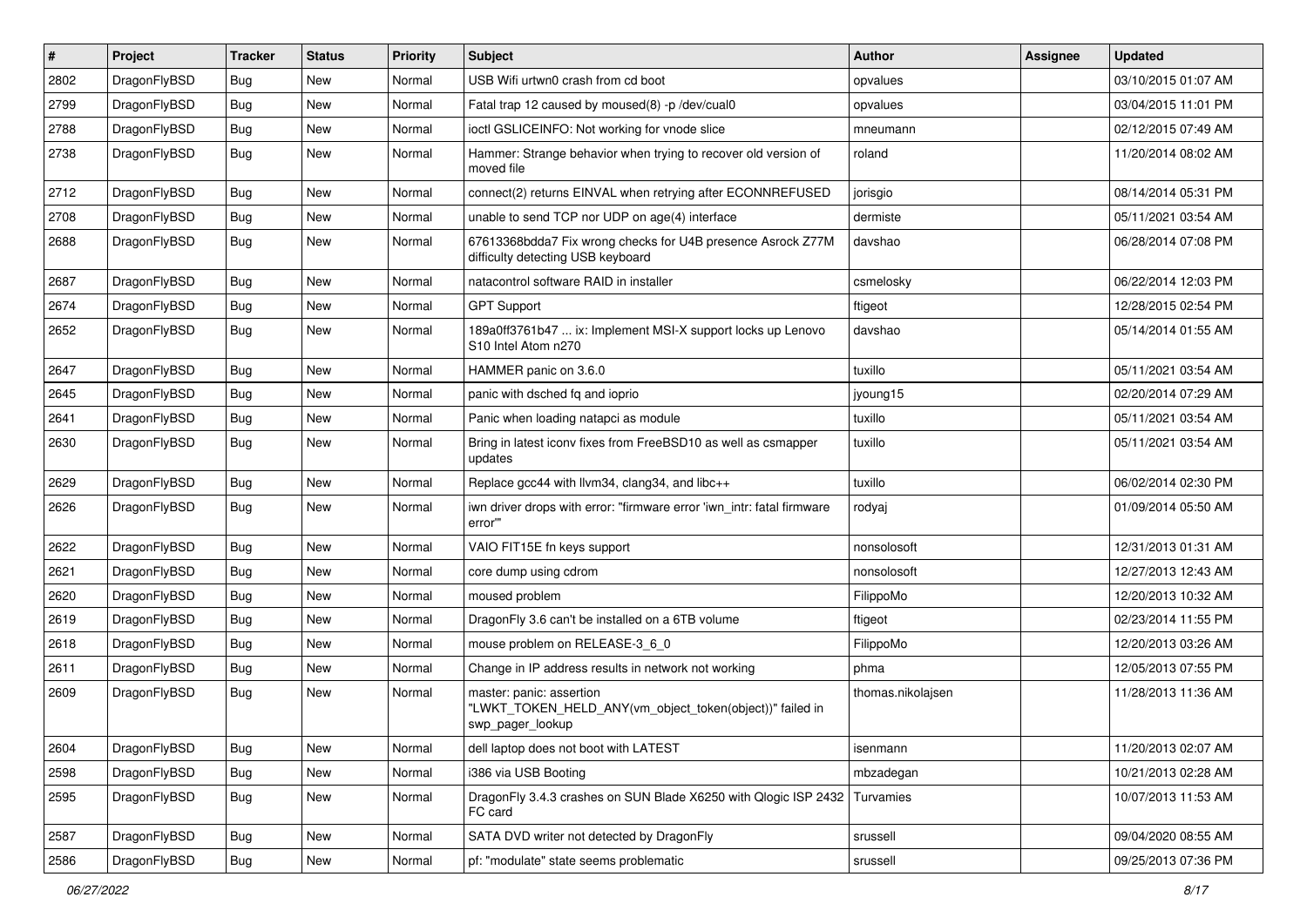| #    | Project      | <b>Tracker</b> | <b>Status</b> | <b>Priority</b> | Subject                                                                                                                      | <b>Author</b>     | <b>Assignee</b> | <b>Updated</b>      |
|------|--------------|----------------|---------------|-----------------|------------------------------------------------------------------------------------------------------------------------------|-------------------|-----------------|---------------------|
| 2569 | DragonFlyBSD | <b>Bug</b>     | <b>New</b>    | Normal          | ctime NFS                                                                                                                    | ferney            |                 | 08/11/2013 04:35 AM |
| 2568 | DragonFlyBSD | Bug            | New           | Normal          | <b>AHCI</b> panic                                                                                                            | josepht           |                 | 06/07/2013 05:52 PM |
| 2565 | DragonFlyBSD | <b>Bug</b>     | <b>New</b>    | Normal          | "ifconfig ix0 up" panic                                                                                                      | Itpig402a         |                 | 06/03/2013 05:46 AM |
| 2557 | DragonFlyBSD | Bug            | <b>New</b>    | Normal          | stock 3.4.1 kernel halts during booting if dm and dm_target_crypt<br>are loaded and RAID controller is present               | phma              |                 | 05/12/2013 10:38 PM |
| 2544 | DragonFlyBSD | <b>Bug</b>     | New           | Normal          | live DVD system boot (menu option 1) caused db> prompt on<br>PE1950                                                          | estrabd           |                 | 05/11/2021 03:54 AM |
| 2535 | DragonFlyBSD | <b>Bug</b>     | New           | Normal          | Imap processes apparentit blocked on disk I/O                                                                                | ftigeot           |                 | 04/02/2013 09:31 AM |
| 2531 | DragonFlyBSD | Bug            | <b>New</b>    | Normal          | camcontrol fails to disable APM                                                                                              | m.lombardi85      |                 | 03/23/2013 12:28 PM |
| 2526 | DragonFlyBSD | <b>Bug</b>     | <b>New</b>    | Normal          | hammer cleanup doesn't run on first day of DST                                                                               | pavalos           |                 | 10/18/2016 05:28 PM |
| 2520 | DragonFlyBSD | Bug            | <b>New</b>    | Normal          | panic: assertion "IS_SERIALIZED((ifp->if_serializer))" failed in<br>if_default_serialize_assert at /usr/src/sys/net/if.c:437 | ano               |                 | 03/09/2013 12:14 AM |
| 2509 | DragonFlyBSD | <b>Bug</b>     | <b>New</b>    | Normal          | Redefinition of DIRBLKSIZ in restore(8)                                                                                      | swildner          |                 | 06/04/2022 04:40 AM |
| 2498 | DragonFlyBSD | Bug            | New           | Normal          | DFBSD v3.2.2-RELEASE - LIST_FIRST(&bp->b_dep) == NULL"<br>failed in vfs_vmio_release                                         | tuxillo           |                 | 05/31/2022 04:09 PM |
| 2493 | DragonFlyBSD | <b>Bug</b>     | <b>New</b>    | Normal          | vidcontrol: invalid video mode name                                                                                          | Svarov            |                 | 01/24/2013 09:55 AM |
| 2490 | DragonFlyBSD | Bug            | <b>New</b>    | Normal          | nmalloc should color addresses to avoid cache bank conflictsw                                                                | vsrinivas         |                 | 06/10/2014 05:51 AM |
| 2489 | DragonFlyBSD | Bug            | New           | Normal          | nmalloc doesn't cache VA for allocations > 8KB                                                                               | vsrinivas         |                 | 06/10/2014 05:51 AM |
| 2473 | DragonFlyBSD | Bug            | <b>New</b>    | Normal          | Kernel crash when trying to up the wpi0 device (Dfly<br>v3.3.0.758.g47388-DEVELOPMENT)                                       | tomaz             |                 | 02/24/2014 08:50 AM |
| 2453 | DragonFlyBSD | <b>Bug</b>     | <b>New</b>    | Normal          | panic: assertion "gd->gd_spinlocks == 0" failed                                                                              | Johannes.Hofmann  |                 | 11/12/2012 12:54 PM |
| 2444 | DragonFlyBSD | <b>Bug</b>     | <b>New</b>    | Normal          | Crash during Hammer overnight cleanup                                                                                        | justin            |                 | 11/04/2012 07:58 AM |
| 2436 | DragonFlyBSD | Bug            | <b>New</b>    | Normal          | panic: assertion "lp->lwp_qcpu == dd->cpuid" failed in<br>dfly acquire curproc                                               | thomas.nikolajsen |                 | 01/23/2013 11:07 AM |
| 2434 | DragonFlyBSD | Bug            | <b>New</b>    | Normal          | BTX Halted - Boot fails on USB/GUI                                                                                           | lucmv             |                 | 10/17/2012 08:12 PM |
| 2430 | DragonFlyBSD | Bug            | <b>New</b>    | Normal          | Alternate Password Hash method                                                                                               | robin.carey1      |                 | 10/07/2012 06:28 AM |
| 2412 | DragonFlyBSD | Bug            | <b>New</b>    | Normal          | wlan0 fails to get address via dhclient                                                                                      | nonsolosoft       |                 | 08/30/2012 05:55 AM |
| 2389 | DragonFlyBSD | Bug            | <b>New</b>    | Normal          | computer crashed while listing processes                                                                                     | phma              |                 | 06/18/2012 02:49 PM |
| 2387 | DragonFlyBSD | <b>Bug</b>     | <b>New</b>    | Normal          | hammer ignores -t during dedup                                                                                               | phma              |                 | 06/17/2012 12:30 PM |
| 2371 | DragonFlyBSD | Bug            | New           | Normal          | Timezone problem with America/Sao Paulo                                                                                      | raitech           |                 | 05/17/2012 01:42 PM |
| 2369 | DragonFlyBSD | <b>Bug</b>     | New           | Normal          | panic: Bad link elm 0xffffffe07edf6068 next->prev != elm                                                                     | jaydg             |                 | 08/15/2012 03:04 AM |
| 2331 | DragonFlyBSD | <b>Bug</b>     | New           | Normal          | reading mouse mode from unopen file descriptor hangs mouse<br>driver                                                         | phma              |                 | 03/14/2012 09:43 AM |
| 2329 | DragonFlyBSD | <b>Bug</b>     | New           | Normal          | ibm x3550 & acpi                                                                                                             | ano               |                 | 06/03/2014 11:37 AM |
| 2324 | DragonFlyBSD | Bug            | New           | Normal          | natacotrol support > 2TB not working even after the ftigeot patch                                                            | zenny             |                 | 03/03/2012 01:00 AM |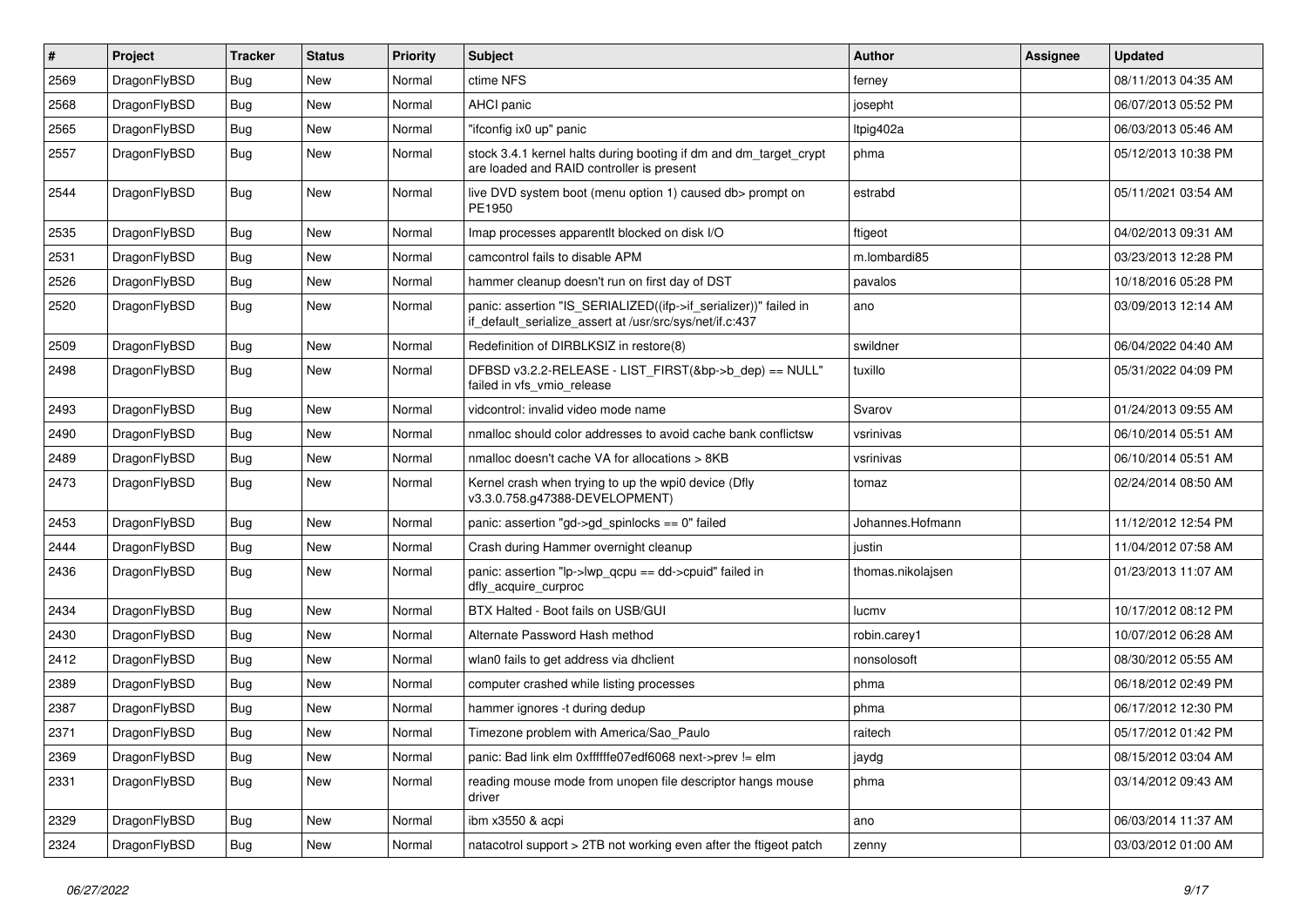| $\sharp$ | Project      | <b>Tracker</b> | <b>Status</b> | <b>Priority</b> | Subject                                                                                                    | <b>Author</b> | Assignee | <b>Updated</b>      |
|----------|--------------|----------------|---------------|-----------------|------------------------------------------------------------------------------------------------------------|---------------|----------|---------------------|
| 2319     | DragonFlyBSD | Bug            | <b>New</b>    | Normal          | crypt/passwd forward compat                                                                                | c.turner1     |          | 02/28/2012 12:39 PM |
| 2316     | DragonFlyBSD | <b>Bug</b>     | New           | Normal          | Ungraceful invalid password handling for adding a new user in the<br>installer                             | rune          |          | 04/27/2012 11:23 PM |
| 2311     | DragonFlyBSD | Bug            | <b>New</b>    | Normal          | Xorg crash having something to do with drm                                                                 | phma          |          | 02/22/2012 09:59 AM |
| 2308     | DragonFlyBSD | Bug            | <b>New</b>    | Normal          | System freeze when unloading snd_hda                                                                       | jaydg         |          | 02/19/2012 07:15 AM |
| 2306     | DragonFlyBSD | <b>Bug</b>     | <b>New</b>    | Normal          | a crash starts the kernel debugger in text mode, but just reboots in X                                     | phma          |          | 02/11/2012 08:02 PM |
| 2297     | DragonFlyBSD | <b>Bug</b>     | <b>New</b>    | Normal          | strange NFS (client) error messages / problems                                                             | Anonymous     |          | 02/19/2012 02:59 PM |
| 2292     | DragonFlyBSD | Bug            | New           | Normal          | re interface with jumbo frames (mtu larger than 1500) hangs after<br>some traffic                          | Anonymous     |          | 01/31/2012 12:11 AM |
| 2287     | DragonFlyBSD | <b>Bug</b>     | New           | Normal          | HAMMER(ROOT) Illegal UNDO TAIL signature at<br>300000001967c000                                            | y0n3t4n1      |          | 11/07/2018 01:22 AM |
| 2283     | DragonFlyBSD | <b>Bug</b>     | New           | Normal          | DFBSD DragonFly v2.13.0.957.g4f459 - pmap_release: page<br>should already be gone 0xc27120bc               | tuxillo       |          | 01/23/2012 03:03 AM |
| 2254     | DragonFlyBSD | Bug            | <b>New</b>    | Normal          | panic: assertion "ref < &td->td_toks_end" failed in lwkt_gettoken at<br>/usr/src/sys/kern/lwkt_token.c:588 | eocallaghan   |          | 12/05/2011 10:21 PM |
| 2250     | DragonFlyBSD | Bug            | <b>New</b>    | Normal          | Kernel panic                                                                                               | adamk         |          | 11/23/2018 01:10 AM |
| 2248     | DragonFlyBSD | <b>Bug</b>     | New           | Normal          | sysctl panic                                                                                               | pavalos       |          | 11/23/2011 06:23 PM |
| 2245     | DragonFlyBSD | Bug            | <b>New</b>    | Normal          | panic: assertion "ref < &td->td_toks_end" failed in lwkt_gettoken at<br>/usr/src/sys/kern/lwkt_token.c:588 | juanfra684    |          | 11/22/2011 07:41 PM |
| 2224     | DragonFlyBSD | Bug            | <b>New</b>    | Normal          | v2.13.0.291.gaa7ec - Panic on fq while installing world                                                    | tuxillo       |          | 11/18/2011 01:40 AM |
| 2210     | DragonFlyBSD | Bug            | <b>New</b>    | Normal          | Bugtracker cannot assign default project for new users                                                     | ahuete.devel  |          | 11/17/2011 11:30 AM |
| 2199     | DragonFlyBSD | <b>Bug</b>     | New           | Normal          | screen segfaults if utmpx isn't present                                                                    | pavalos       |          | 11/15/2011 10:52 PM |
| 2182     | DragonFlyBSD | Bug            | New           | Normal          | if_msk PHY FIFO underrun/overflow                                                                          | nonsolosoft   |          | 09/03/2012 06:39 AM |
| 2171     | DragonFlyBSD | Bug            | New           | Normal          | DFBSD v2.13.0.151.gdc8442 - panic: assertion "(*ptep &<br>$(PG_MANAGED PG_V)$ == PG_V"                     | tuxillo       |          | 11/04/2011 05:06 PM |
| 2167     | DragonFlyBSD | Bug            | <b>New</b>    | Normal          | shutdown/reboot fails after uptime msg                                                                     | marino        |          | 11/28/2011 03:01 AM |
| 2166     | DragonFlyBSD | <b>Bug</b>     | <b>New</b>    | Normal          | DFBSD v2.13.0.109.g05b9d - Strange lockups                                                                 | tuxillo       |          | 10/29/2011 11:20 AM |
| 2164     | DragonFlyBSD | <b>Bug</b>     | <b>New</b>    | Normal          | panic on reboot from usb.                                                                                  | eocallaghan   |          | 10/27/2011 09:29 AM |
| 2161     | DragonFlyBSD | Bug            | <b>New</b>    | Normal          | Outdated xorg.conf file gets installed into etc and screws up mouse                                        | eocallaghan   |          | 10/27/2011 01:51 PM |
| 2158     | DragonFlyBSD | Bug            | New           | Normal          | iwn panics with assertion on boot.                                                                         | eocallaghan   |          | 10/24/2011 04:13 PM |
| 2154     | DragonFlyBSD | <b>Bug</b>     | New           | Normal          | vkernel copyout() doesn't return EFAULT on error                                                           | vsrinivas     |          | 10/20/2011 03:53 AM |
| 2153     | DragonFlyBSD | <b>Bug</b>     | New           | Normal          | Too many unuseful warnings at boot                                                                         | juanfra684    |          | 10/18/2011 10:16 PM |
| 2138     | DragonFlyBSD | Bug            | New           | Normal          | > 100% CPU usage                                                                                           | robin.carey1  |          | 09/26/2011 12:20 PM |
| 2136     | DragonFlyBSD | <b>Bug</b>     | New           | Normal          | socketpair() doesn't free file descriptors on copyout failure                                              | vsrinivas     |          | 04/05/2013 09:13 AM |
| 2129     | DragonFlyBSD | <b>Bug</b>     | New           | Normal          | DFBSD v2.11.0.661.gf9438 i386 - panic: lockmgr thrd_sleep                                                  | tuxillo       |          | 09/05/2011 09:49 AM |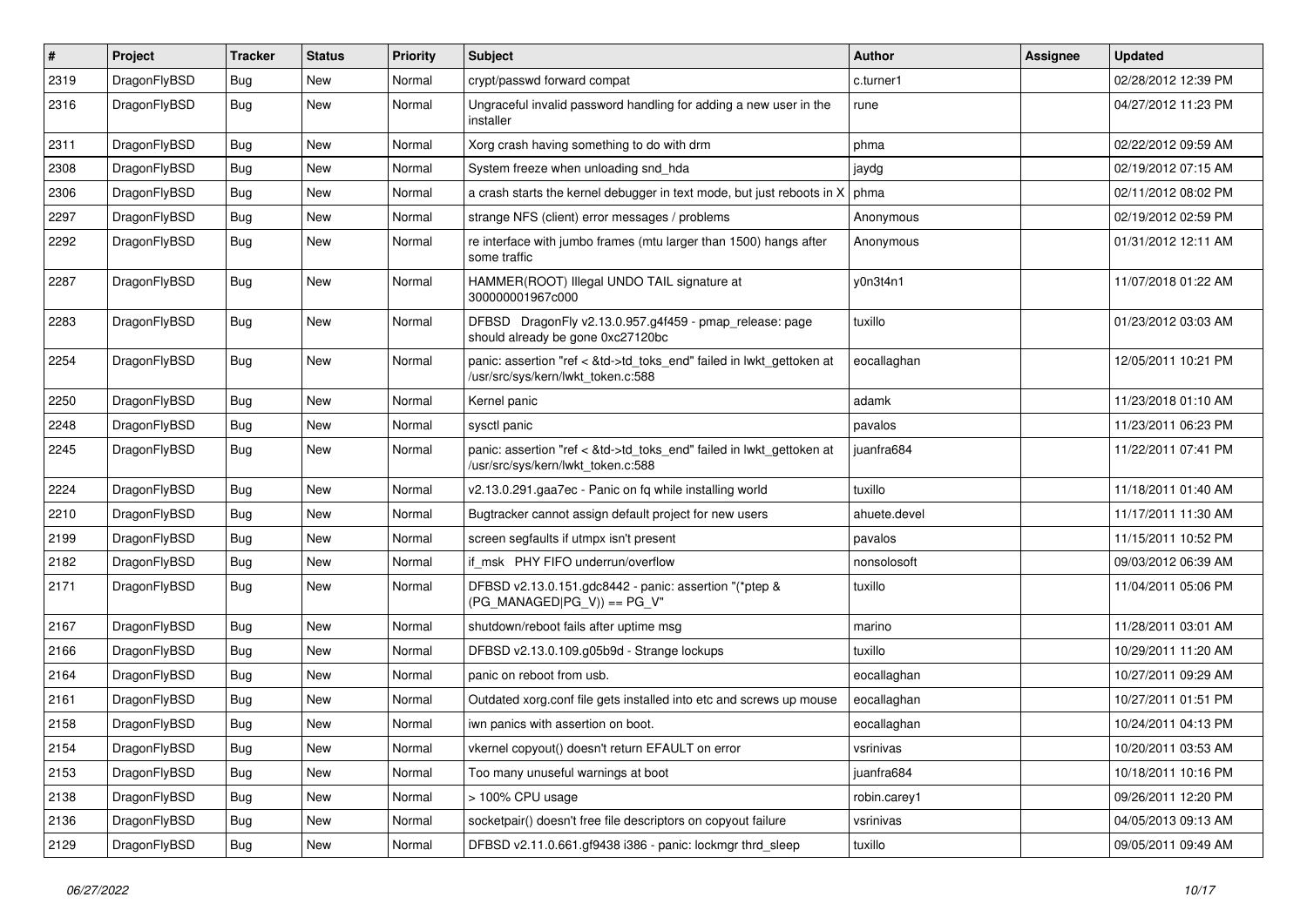| $\sharp$ | Project      | <b>Tracker</b> | <b>Status</b> | <b>Priority</b> | Subject                                                                        | Author            | <b>Assignee</b> | <b>Updated</b>      |
|----------|--------------|----------------|---------------|-----------------|--------------------------------------------------------------------------------|-------------------|-----------------|---------------------|
| 2125     | DragonFlyBSD | <b>Bug</b>     | New           | Normal          | Weird garbage in dmesg                                                         | herrgard          |                 | 08/30/2011 08:04 PM |
| 2124     | DragonFlyBSD | <b>Bug</b>     | <b>New</b>    | Normal          | getty repeating too quickly on port /dev/ttyv0                                 | sgeorge.ml        |                 | 09/01/2011 04:28 AM |
| 2123     | DragonFlyBSD | <b>Bug</b>     | <b>New</b>    | Normal          | hammer is losing files                                                         | schmir            |                 | 08/30/2011 07:56 PM |
| 2122     | DragonFlyBSD | Submit         | New           | Normal          | [Review] Fixes to the VFS layer                                                | ftigeot           |                 | 05/31/2022 03:25 PM |
| 2115     | DragonFlyBSD | <b>Bug</b>     | New           | Normal          | [msk] system freeze after receive some paquet                                  | bsdsx             |                 | 08/22/2011 10:22 AM |
| 2107     | DragonFlyBSD | <b>Bug</b>     | New           | Normal          | 2.10.1 sata dvd drive issue                                                    | ausppc            |                 | 07/31/2011 08:41 PM |
| 2104     | DragonFlyBSD | <b>Bug</b>     | New           | Normal          | network configuration seg. fault on install CD                                 | navratil          |                 | 07/26/2011 07:55 AM |
| 2099     | DragonFlyBSD | <b>Bug</b>     | <b>New</b>    | Normal          | page fault panic in vm system                                                  | pavalos           |                 | 07/10/2011 08:51 AM |
| 2098     | DragonFlyBSD | Submit         | <b>New</b>    | Normal          | [PATCH] correct ath man page example<br>(/usr/src/share/man/man4/ath.4)        | nobody            |                 | 11/15/2011 12:27 AM |
| 2094     | DragonFlyBSD | Bug            | <b>New</b>    | Normal          | Segfault when gdb printing backtrace from core dump                            | greenrd           |                 | 06/25/2011 04:14 PM |
| 2085     | DragonFlyBSD | <b>Bug</b>     | New           | Normal          | panic: assertion: (m->flags & PG_MAPPED) == 0 in<br>vm page free tog           | vsrinivas         |                 | 06/10/2011 07:48 AM |
| 2084     | DragonFlyBSD | <b>Bug</b>     | New           | Normal          | DFBSD v2.11.0.242.g4d317 - panic: zone: entry not free                         | tuxillo           |                 | 07/03/2012 01:23 AM |
| 2082     | DragonFlyBSD | <b>Bug</b>     | <b>New</b>    | Normal          | dfbsd 2.10.1 amd64 - mc port build error with 'bmake bin-install'              | sun-doctor        |                 | 05/25/2011 07:18 PM |
| 2080     | DragonFlyBSD | <b>Bug</b>     | New           | Normal          | panic: lockmgr thrd_sleep: called from interrupt, ipi, or hard code<br>section | rumcic            |                 | 05/30/2011 05:06 PM |
| 2078     | DragonFlyBSD | Bug            | New           | Normal          | DFBSD i386 v2.11.0.201.g3ed2f - Panic during installworld into a<br>vn0 device | tuxillo           |                 | 05/19/2011 07:50 PM |
| 2077     | DragonFlyBSD | <b>Bug</b>     | <b>New</b>    | Normal          | USB devices conflicting                                                        | srussell          |                 | 05/17/2011 05:12 PM |
| 2075     | DragonFlyBSD | <b>Bug</b>     | <b>New</b>    | Normal          | pflogd on x86_64                                                               | fanch             |                 | 05/16/2011 04:04 PM |
| 2072     | DragonFlyBSD | Bug            | New           | Normal          | Fatal trap 12: stopped at lwkt send ipig3                                      | rumcic            |                 | 05/17/2011 04:12 AM |
| 2067     | DragonFlyBSD | <b>Bug</b>     | New           | Normal          | sound/pcm: "play interrupt timeout, channel dead"                              | matthiasr         |                 | 05/11/2021 03:55 AM |
| 2061     | DragonFlyBSD | <b>Bug</b>     | New           | Normal          | USB keyboard boot panic                                                        | sjg               |                 | 05/04/2012 12:20 AM |
| 2055     | DragonFlyBSD | Bug            | <b>New</b>    | Normal          | $ssh + IPV6 + bridge \Rightarrow$ connection freezes                           | steve             |                 | 04/24/2011 07:13 PM |
| 2052     | DragonFlyBSD | Bug            | New           | Normal          | Kernel panic: CPU APIC ID out of range                                         | Anonymous         |                 | 05/02/2011 11:06 AM |
| 2051     | DragonFlyBSD | <b>Bug</b>     | New           | Normal          | No ipv6 lan route entry created on 2.10                                        | ftigeot           |                 | 04/21/2011 10:37 AM |
| 2048     | DragonFlyBSD | Bug            | <b>New</b>    | Normal          | panic: ffs_sync: rofs mod                                                      | pavalos           |                 | 04/12/2011 05:45 AM |
| 2045     | DragonFlyBSD | Bug            | New           | Normal          | ral(4): Fatal trap 12: page fault while in kernel mode (two panics)            | herrgard          |                 | 11/03/2011 05:34 PM |
| 2042     | DragonFlyBSD | <b>Bug</b>     | New           | Normal          | kernel panic, when run boot0cfg                                                | sepherosa         |                 | 05/31/2022 03:01 PM |
| 2008     | DragonFlyBSD | <b>Bug</b>     | New           | Normal          | lwkt_setcpu_remote: td->td_flags 00800621 console flood                        | pavalos           |                 | 03/06/2011 09:37 PM |
| 2004     | DragonFlyBSD | <b>Bug</b>     | New           | Normal          | LWKT_WAIT_IPIQ panic                                                           | steve             |                 | 03/08/2011 05:46 PM |
| 1990     | DragonFlyBSD | <b>Bug</b>     | <b>New</b>    | Normal          | /mnt too large to mount                                                        | peur.neu          |                 | 02/16/2011 11:24 PM |
| 1984     | DragonFlyBSD | <b>Bug</b>     | New           | Normal          | hammer mount fails after crash - HAMMER: FIFO record bad head<br>signature     | thomas.nikolajsen |                 | 03/08/2011 06:57 PM |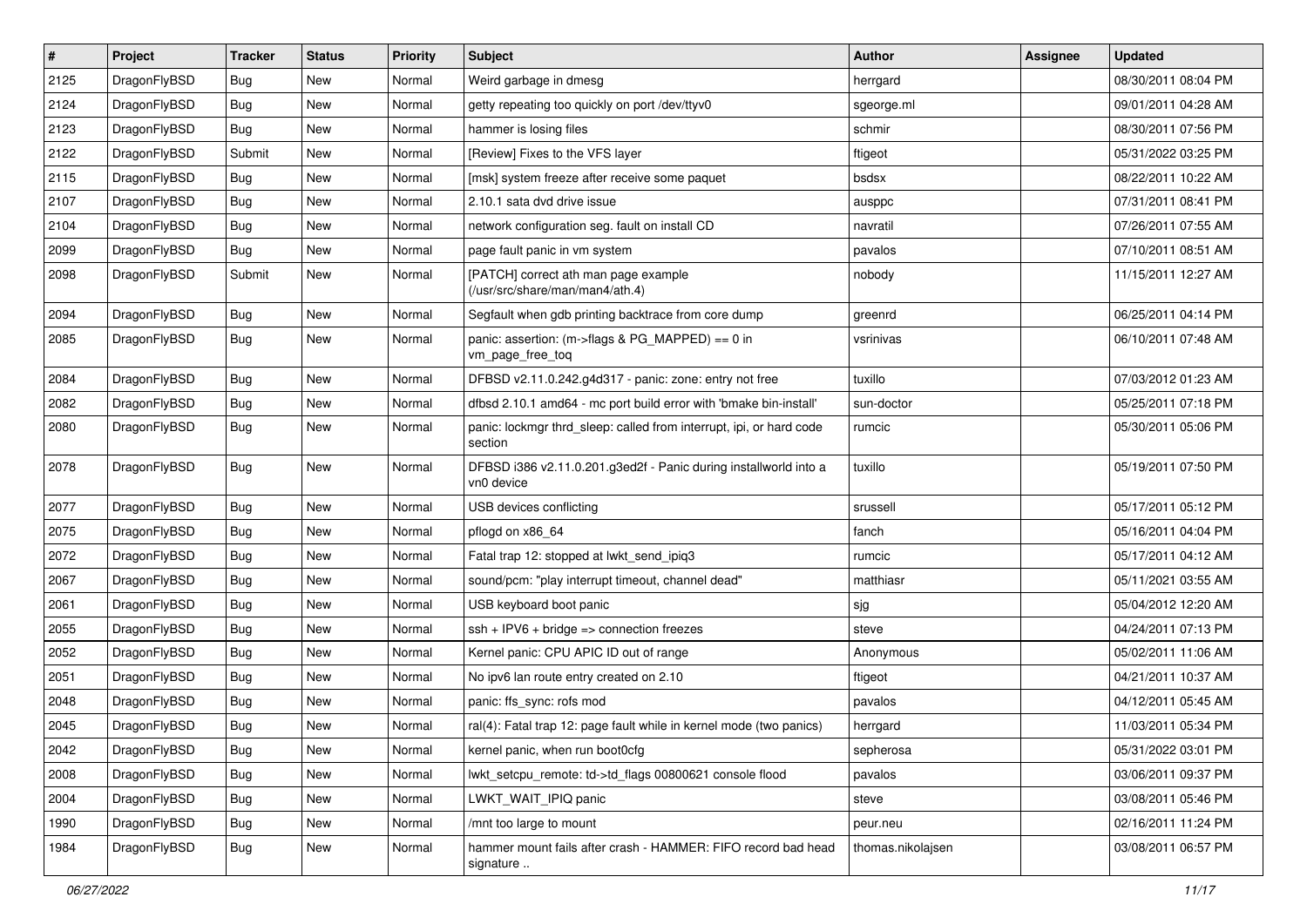| $\#$ | Project      | <b>Tracker</b> | <b>Status</b> | <b>Priority</b> | <b>Subject</b>                                                                                                                                                                                    | <b>Author</b>      | Assignee | <b>Updated</b>      |
|------|--------------|----------------|---------------|-----------------|---------------------------------------------------------------------------------------------------------------------------------------------------------------------------------------------------|--------------------|----------|---------------------|
| 1975 | DragonFlyBSD | <b>Bug</b>     | <b>New</b>    | Normal          | Applications seg fault in select() and poll()                                                                                                                                                     | rumcic             |          | 05/31/2022 02:58 PM |
| 1961 | DragonFlyBSD | <b>Bug</b>     | <b>New</b>    | Normal          | Can't create dump from DDB                                                                                                                                                                        | shamaz             |          | 01/29/2011 09:02 PM |
| 1959 | DragonFlyBSD | Bug            | New           | Normal          | DFBSD v2.9.1.422.gc98f2 - Panic during boot - IPv6 and PF                                                                                                                                         | tuxillo            |          | 01/13/2011 03:37 AM |
| 1951 | DragonFlyBSD | Bug            | New           | Normal          | dma timeouts at phyaddr on a good hdd                                                                                                                                                             | peur.neu           |          | 01/04/2011 07:12 AM |
| 1949 | DragonFlyBSD | <b>Bug</b>     | New           | Normal          | iwn panic                                                                                                                                                                                         | pavalos            |          | 01/30/2011 03:21 AM |
| 1944 | DragonFlyBSD | Bug            | New           | Normal          | panic: backing object 0xdea7b258 was somehow re-referenced<br>during collapse!                                                                                                                    | sepherosa          |          | 12/27/2010 02:06 AM |
| 1943 | DragonFlyBSD | <b>Bug</b>     | New           | Normal          | hammer assertion panic                                                                                                                                                                            | peter              |          | 12/27/2010 12:45 AM |
| 1942 | DragonFlyBSD | Bug            | New           | Normal          | locking against myself in getcacheblk()?                                                                                                                                                          | qhwt.dfly          |          | 05/31/2022 02:15 PM |
| 1941 | DragonFlyBSD | <b>Bug</b>     | <b>New</b>    | Normal          | wlan config crash                                                                                                                                                                                 | abandon.every.hope |          | 12/24/2010 07:54 PM |
| 1939 | DragonFlyBSD | <b>Bug</b>     | New           | Normal          | Panic on nightly build and stress test box                                                                                                                                                        | lentferj           |          | 12/18/2010 08:41 AM |
| 1935 | DragonFlyBSD | Bug            | New           | Normal          | mouse does not work after switching between x and console                                                                                                                                         | shamaz             |          | 12/13/2010 10:06 AM |
| 1923 | DragonFlyBSD | Bug            | New           | Normal          | Abysmal NFS performance with IPv6                                                                                                                                                                 | ftigeot            |          | 12/05/2010 09:34 PM |
| 1917 | DragonFlyBSD | Bug            | New           | Normal          | panic: assertion: (RB_EMPTY(&ip->rec_tree) && (ip->flags &<br>HAMMER_INODE_XDIRTY) == 0)    (!RB_EMPTY(&ip->rec_tree)<br>&& (ip->flags & HAMMER_INODE_XDIRTY) != 0) in<br>hammer_flush_inode_done | qhwt.dfly          |          | 11/24/2010 03:23 AM |
| 1916 | DragonFlyBSD | <b>Bug</b>     | New           | Normal          | Constant crashes on x86 64 with UFS                                                                                                                                                               | lentferj           |          | 11/21/2010 07:40 PM |
| 1913 | DragonFlyBSD | <b>Bug</b>     | New           | Normal          | panic: assertion: ip->flush_state != HAMMER_FST_FLUSH in<br>hammer_flush_inode_core                                                                                                               | swildner           |          | 11/20/2010 05:27 PM |
| 1907 | DragonFlyBSD | Bug            | <b>New</b>    | Normal          | Hammer crash in hammer_flusher_flush()                                                                                                                                                            | swildner           |          | 11/11/2010 05:07 AM |
| 1899 | DragonFlyBSD | <b>Bug</b>     | New           | Normal          | Keyboard doesn't work                                                                                                                                                                             | fransm             |          | 05/15/2022 03:32 PM |
| 1884 | DragonFlyBSD | Bug            | New           | Normal          | System completely freezes while listening music (devbuf: malloc<br>limit exceeded)                                                                                                                | shamaz             |          | 01/24/2011 05:00 PM |
| 1877 | DragonFlyBSD | <b>Bug</b>     | <b>New</b>    | Normal          | Freeze during 1st hammer cleanup after new install                                                                                                                                                | elekktretterr      |          | 05/15/2022 11:43 AM |
| 1874 | DragonFlyBSD | <b>Bug</b>     | New           | Normal          | mpd listening on all IPs, accepting only on one                                                                                                                                                   | rumcic             |          | 05/08/2011 01:01 PM |
| 1873 | DragonFlyBSD | Bug            | New           | Normal          | Panic upon usb mouse detach and reattaching                                                                                                                                                       | rumcic             |          | 02/01/2011 09:53 AM |
| 1867 | DragonFlyBSD | Bug            | New           | Normal          | it(4) motherboard and fan problems                                                                                                                                                                | tuxillo            |          | 07/08/2011 10:48 AM |
| 1861 | DragonFlyBSD | <b>Bug</b>     | New           | Normal          | panic via kprintf (lockmgr called in a hard section)                                                                                                                                              | vsrinivas          |          | 10/11/2010 12:56 AM |
| 1850 | DragonFlyBSD | Bug            | New           | Normal          | volume-add on hammer root fs panic                                                                                                                                                                | Johannes.Hofmann   |          | 04/18/2019 04:27 AM |
| 1836 | DragonFlyBSD | Bug            | New           | Normal          | Incorrect TCP checksum show up in tcpdump                                                                                                                                                         | robgar1            |          | 05/15/2022 11:22 AM |
| 1826 | DragonFlyBSD | <b>Bug</b>     | New           | Normal          | panic during boot: assertion so->so_port  in tcp_input                                                                                                                                            | ftigeot            |          | 05/15/2022 11:05 AM |
| 1818 | DragonFlyBSD | <b>Bug</b>     | New           | Normal          | panic: Bad tailq NEXT (kqueue issue ?)                                                                                                                                                            | ftigeot            |          | 05/15/2022 11:40 AM |
| 1786 | DragonFlyBSD | <b>Bug</b>     | New           | Normal          | Calling NULL function pointer initiates panic loop                                                                                                                                                | sjg                |          | 10/11/2010 05:28 PM |
| 1774 | DragonFlyBSD | Bug            | New           | Normal          | New IP header cleanup branch available for testing                                                                                                                                                | dillon             |          | 05/15/2022 10:59 AM |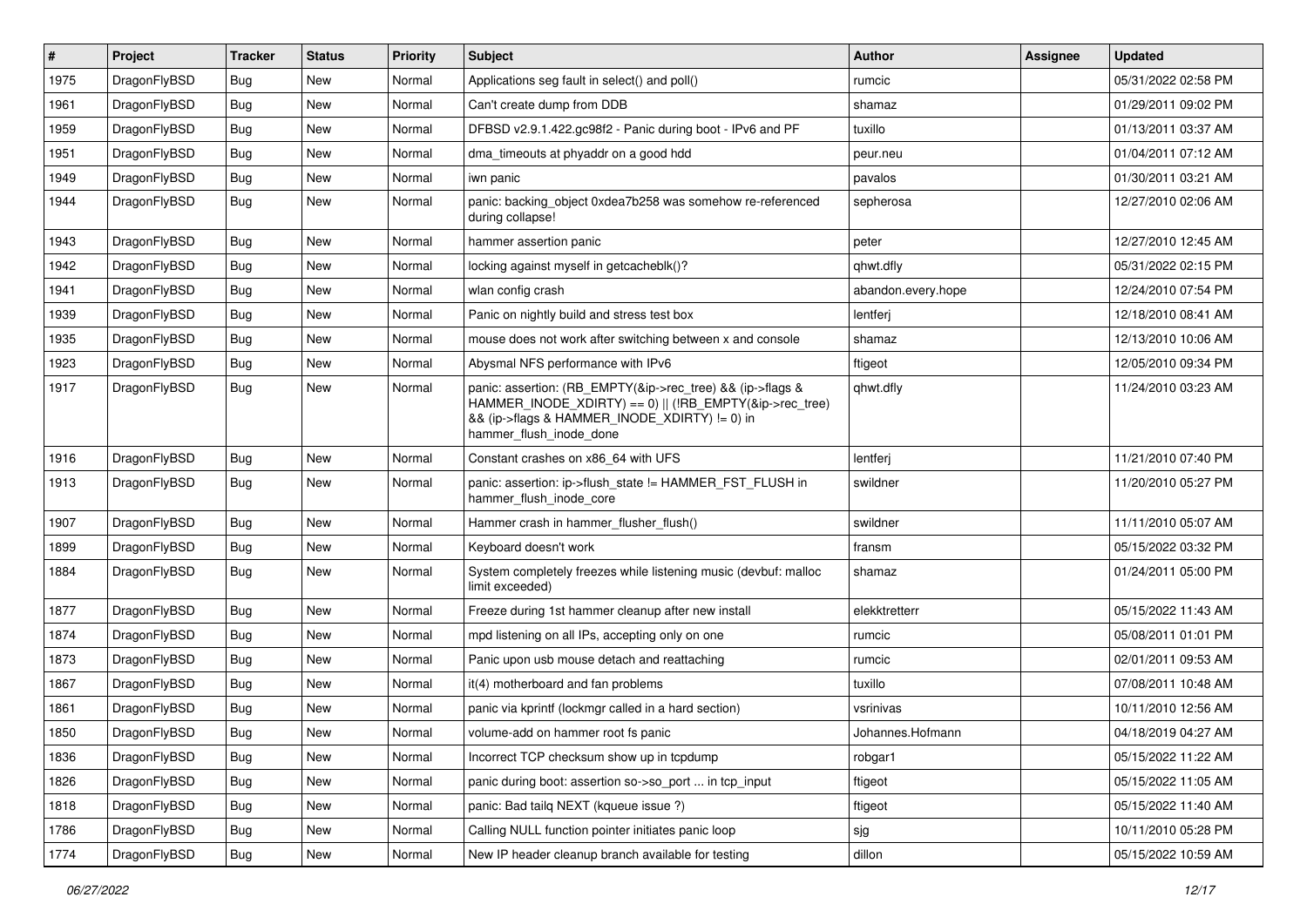| $\pmb{\#}$ | Project      | <b>Tracker</b> | <b>Status</b> | <b>Priority</b> | Subject                                                                                                | <b>Author</b>  | Assignee | <b>Updated</b>      |
|------------|--------------|----------------|---------------|-----------------|--------------------------------------------------------------------------------------------------------|----------------|----------|---------------------|
| 1695       | DragonFlyBSD | Bug            | New           | Normal          | NFS-related system breakdown                                                                           | Anonymous      |          | 04/10/2014 12:35 AM |
| 1634       | DragonFlyBSD | Bug            | <b>New</b>    | Normal          | panic: spin_lock: 0xe4ad1320, indefinitive wait!                                                       | elekktretterr  |          | 01/19/2015 03:21 AM |
| 1594       | DragonFlyBSD | Bug            | New           | Normal          | Kernel panic during boot from Live CD on Dell E6400                                                    | bodie          |          | 05/11/2021 03:54 AM |
| 1559       | DragonFlyBSD | Bug            | New           | Normal          | kernel trap                                                                                            | phma           |          | 11/27/2021 08:43 AM |
| 1525       | DragonFlyBSD | <b>Bug</b>     | <b>New</b>    | Normal          | boehm-gc problems                                                                                      | hasso          |          | 10/13/2012 07:13 PM |
| 1463       | DragonFlyBSD | Bug            | <b>New</b>    | Normal          | Mountroot before drives are initialized                                                                | elekktretterr  |          | 12/07/2010 01:30 PM |
| 1246       | DragonFlyBSD | Bug            | New           | Normal          | bad resolution (monitor desync) with livedvd                                                           | Przem0l        |          | 02/18/2014 06:29 AM |
| 1194       | DragonFlyBSD | Bug            | <b>New</b>    | Normal          | SCSI errors while trying to copy photos from my camera                                                 | elekktretterr  |          | 01/14/2015 04:39 PM |
| 1193       | DragonFlyBSD | Bug            | New           | Normal          | kernel doesn't recognize cdrom drive                                                                   | nonsolosoft    |          | 01/25/2014 09:11 PM |
| 1192       | DragonFlyBSD | Submit         | New           | Normal          | KKASSERTs in sys/kern/uipc_{msg,socket}.c are too strict                                               | rumcic         |          | 05/11/2021 04:07 AM |
| 989        | DragonFlyBSD | <b>Bug</b>     | New           | Normal          | installer/fdisk trouble with wrapped values                                                            | Discodestroyer |          | 02/18/2014 06:27 AM |
| 3317       | DragonFlyBSD | Bug            | In Progress   | Normal          | Network vtnet0 not working on Hetzner cloud                                                            | mneumann       |          | 06/18/2022 03:55 AM |
| 3310       | DragonFlyBSD | Bug            | In Progress   | Normal          | NVMM+QEMU fail to boot with UEFI: Mem Assist Failed<br>[gpa=0xfffffff0]                                | liweitianux    |          | 01/11/2022 03:22 PM |
| 3299       | DragonFlyBSD | Bug            | In Progress   | Normal          | DragonFlyBSD reports utterly wrong uptime (most of the time, right<br>after booting in)                | adrian         |          | 11/11/2021 01:43 PM |
| 3269       | DragonFlyBSD | <b>Bug</b>     | In Progress   | Normal          | Is double-buffer'd buf still required by HAMMER2 ?                                                     | tkusumi        |          | 05/12/2021 04:09 PM |
| 3021       | DragonFlyBSD | Bug            | In Progress   | Normal          | sys/dev/drm/i915/i915_gem_stolen.c:115]: (error) Signed integer<br>overflow for expression '65535<<20' | dcb            |          | 04/11/2017 12:46 PM |
| 3011       | DragonFlyBSD | <b>Bug</b>     | In Progress   | Normal          | dragonfly/sys/dev/netif/re/re.c: suspicious code ?                                                     | dcb            |          | 07/29/2017 01:26 AM |
| 2731       | DragonFlyBSD | Bug            | In Progress   | Normal          | Screen full of random colors when starting Xorg with Intel Haswell<br>HD Graphics P4600                | jkatzmaier     |          | 11/12/2014 04:08 PM |
| 2414       | DragonFlyBSD | <b>Bug</b>     | In Progress   | Normal          | Lenovo S10 acpi freeze (not new)                                                                       | davshao        |          | 05/11/2021 04:13 AM |
| 2360       | DragonFlyBSD | Bug            | In Progress   | Normal          | Wishlist: virtio driver import                                                                         | vsrinivas      |          | 06/04/2022 04:16 AM |
| 2351       | DragonFlyBSD | Bug            | In Progress   | Normal          | DFBSD v3.1.0.579.g44ccf - Stuck during startup, random freezes                                         | tuxillo        |          | 04/24/2012 08:21 AM |
| 2345       | DragonFlyBSD | Bug            | In Progress   | Normal          | DFBSD v3.1.0.457.gd679f - NFS panic on diskless station                                                | tuxillo        |          | 04/07/2012 05:22 PM |
| 2282       | DragonFlyBSD | Bug            | In Progress   | Normal          | gdb segfaults with certain corefiles                                                                   | tuxillo        |          | 01/18/2012 04:40 PM |
| 2013       | DragonFlyBSD | Bug            | In Progress   | Normal          | oversized DMA request loop                                                                             | josepht        |          | 05/11/2021 04:06 AM |
| 1749       | DragonFlyBSD | <b>Bug</b>     | In Progress   | Normal          | HAMMER fsstress panic in hammer flush inode core<br>ip->flush_state != HAMMER_FST_FLUSH'               | vsrinivas      |          | 05/11/2021 04:06 AM |
| 1744       | DragonFlyBSD | <b>Bug</b>     | In Progress   | Normal          | HAMMER fsstress panic in hammer_setup_child_callback                                                   | vsrinivas      |          | 05/11/2021 04:05 AM |
| 1669       | DragonFlyBSD | <b>Bug</b>     | In Progress   | Normal          | Drive wont open using button                                                                           | elekktretterr  |          | 02/29/2012 12:05 PM |
| 1661       | DragonFlyBSD | <b>Bug</b>     | In Progress   | Normal          | panic on password entry mount smb filesystem                                                           | vsrinivas      |          | 11/27/2021 08:29 AM |
| 1502       | DragonFlyBSD | <b>Bug</b>     | In Progress   | Normal          | Lock while deleting files from nohistory HAMMER directories                                            | hasso          |          | 03/10/2013 04:28 AM |
| 1398       | DragonFlyBSD | Submit         | In Progress   | Normal          | hdestroy(3) restricts hash key to point to malloc'ed space                                             | Anonymous      |          | 08/20/2021 04:06 PM |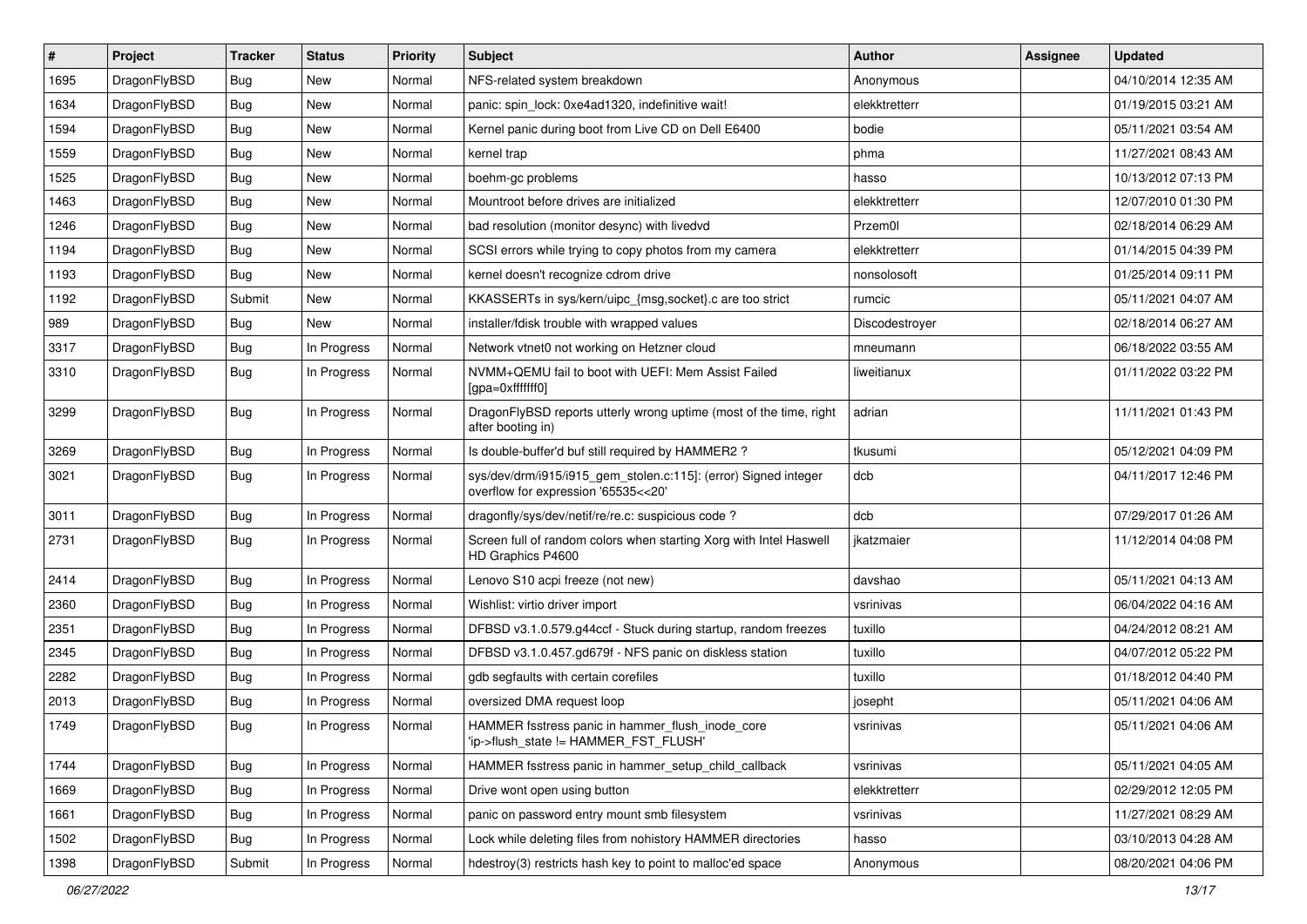| $\sharp$ | Project      | <b>Tracker</b> | <b>Status</b> | <b>Priority</b> | Subject                                                                                                            | <b>Author</b>    | Assignee | <b>Updated</b>      |
|----------|--------------|----------------|---------------|-----------------|--------------------------------------------------------------------------------------------------------------------|------------------|----------|---------------------|
| 1368     | DragonFlyBSD | <b>Bug</b>     | In Progress   | Normal          | suspend signal race?                                                                                               | qhwt+dfly        |          | 05/11/2021 03:51 AM |
| 1336     | DragonFlyBSD | <b>Bug</b>     | In Progress   | Normal          | Still looking for reports of missed directory entries w/ HAMMER                                                    | dillon           |          | 05/11/2021 04:00 AM |
| 1307     | DragonFlyBSD | <b>Bug</b>     | In Progress   | Normal          | hammer tid -2 shows unexpected result                                                                              | corecode         |          | 10/18/2016 05:29 PM |
| 1218     | DragonFlyBSD | <b>Bug</b>     | In Progress   | Normal          | panic: assertion: error == 0 in hammer_start_transaction                                                           | rumcic           |          | 05/11/2021 04:00 AM |
| 1181     | DragonFlyBSD | <b>Bug</b>     | In Progress   | Normal          | ACX111 panic                                                                                                       | elekktretterr    |          | 05/11/2021 04:00 AM |
| 604      | DragonFlyBSD | <b>Bug</b>     | In Progress   | Normal          | 1.8.1-RELEASE - clock runs fast on mainboard ASUS P5A-B                                                            | yeti             |          | 05/11/2021 03:55 AM |
| 331      | DragonFlyBSD | <b>Bug</b>     | In Progress   | Normal          | ftpsesame (aka Bridging S01E03)                                                                                    | bastyaelvtars    |          | 03/09/2013 12:28 PM |
| 3152     | DragonFlyBSD | <b>Bug</b>     | Feedback      | Normal          | Console's size in ttyv0 and single user mode is sticking to 80x25,<br>while ttyv1 can make use of the whole screen | overtime         |          | 02/24/2019 01:08 AM |
| 2958     | DragonFlyBSD | <b>Bug</b>     | Feedback      | Normal          | Hammer FS dies during pruning after massive write load                                                             | neilb            |          | 10/11/2016 04:20 AM |
| 2957     | DragonFlyBSD | <b>Bug</b>     | Feedback      | Normal          | swapoff -a followed by swapon -a doesn't give your swap back                                                       | neilb            |          | 10/09/2016 04:17 AM |
| 2644     | DragonFlyBSD | <b>Bug</b>     | Feedback      | Normal          | 3.6.0-REL trap 9 on boot                                                                                           | memmerto         |          | 11/27/2021 08:08 AM |
| 2617     | DragonFlyBSD | <b>Bug</b>     | Feedback      | Normal          | Possible issue with wireless mouse on 3.6 release                                                                  | FilippoMo        |          | 01/14/2015 03:42 PM |
| 2556     | DragonFlyBSD | <b>Bug</b>     | Feedback      | Normal          | DragonFly v3.5.0.81.gd3479 - Process signal weirdness                                                              | tuxillo          |          | 12/17/2013 03:48 PM |
| 2459     | DragonFlyBSD | <b>Bug</b>     | Feedback      | Normal          | apic problems with HP Probook 4510s                                                                                | thowe            |          | 11/27/2021 08:22 AM |
| 2288     | DragonFlyBSD | <b>Bug</b>     | Feedback      | Normal          | Random IO performance loss introduced since January 1st                                                            | lentferj         |          | 01/23/2013 04:21 PM |
| 2090     | DragonFlyBSD | <b>Bug</b>     | Feedback      | Normal          | snd_hda does not support headphone automute                                                                        | justin           |          | 03/29/2012 08:03 PM |
| 2081     | DragonFlyBSD | <b>Bug</b>     | Feedback      | Normal          | Panic on device "detach" / "failure"                                                                               | vsrinivas        |          | 02/29/2012 07:11 AM |
| 1860     | DragonFlyBSD | <b>Bug</b>     | Feedback      | Normal          | Panic while creating UFS fs on vn(4) for initrd                                                                    | matthias         |          | 02/29/2012 07:16 AM |
| 1824     | DragonFlyBSD | Bug            | Feedback      | Normal          | kernel panic, x86, 2.7.3.859.ge5104                                                                                | akirchhoff135014 |          | 03/10/2013 07:49 AM |
| 1745     | DragonFlyBSD | Bug            | Feedback      | Normal          | kmalloc panic                                                                                                      | josepht          |          | 05/11/2021 04:05 AM |
| 1727     | DragonFlyBSD | Bug            | Feedback      | Normal          | CD boot panic (2.6.1) (usb?)                                                                                       | kiril            |          | 05/15/2022 05:10 AM |
| 1718     | DragonFlyBSD | Bug            | Feedback      | Normal          | IDE disk drive not detected by x86_64 2.6.1 Live CD                                                                | bcox             |          | 11/27/2021 08:25 AM |
| 1717     | DragonFlyBSD | <b>Bug</b>     | Feedback      | Normal          | HAMMER panic in hammer cursor down()                                                                               | josepht1         |          | 05/11/2021 04:05 AM |
| 1672     | DragonFlyBSD | Bug            | Feedback      | Normal          | panic (trap 12) around btree_search() in 2.4.1-RELEASE                                                             | floid            |          | 01/19/2015 03:36 AM |
| 1668     | DragonFlyBSD | <b>Bug</b>     | Feedback      | Normal          | Power button not working                                                                                           | elekktretterr    |          | 03/10/2013 06:22 AM |
| 1618     | DragonFlyBSD | Bug            | Feedback      | Normal          | collision for 'struct pmap' when using RPC and <sys user.h=""></sys>                                               | carenas          |          | 05/11/2021 04:05 AM |
| 1613     | DragonFlyBSD | Bug            | Feedback      | Normal          | USB Keyboard not working on master                                                                                 | elekktretterr    |          | 05/11/2021 04:05 AM |
| 1592     | DragonFlyBSD | <b>Bug</b>     | Feedback      | Normal          | AcpiOSUnmapMemory: Warning, deallocation did not track<br>allocation.                                              | eocallaghan      |          | 06/02/2014 07:45 AM |
| 1591     | DragonFlyBSD | <b>Bug</b>     | Feedback      | Normal          | Lenovo X301 hangs with AHCI Driver CMD TIMEOUT<br>STS=d0 <bsy></bsy>                                               | eocallaghan      |          | 05/11/2021 04:05 AM |
| 1580     | DragonFlyBSD | <b>Bug</b>     | Feedback      | Normal          | Panic (Fatal trap 12: page fault while in kernel mode) while playing<br>with pf and netif names                    | rumcic           |          | 12/21/2018 01:21 AM |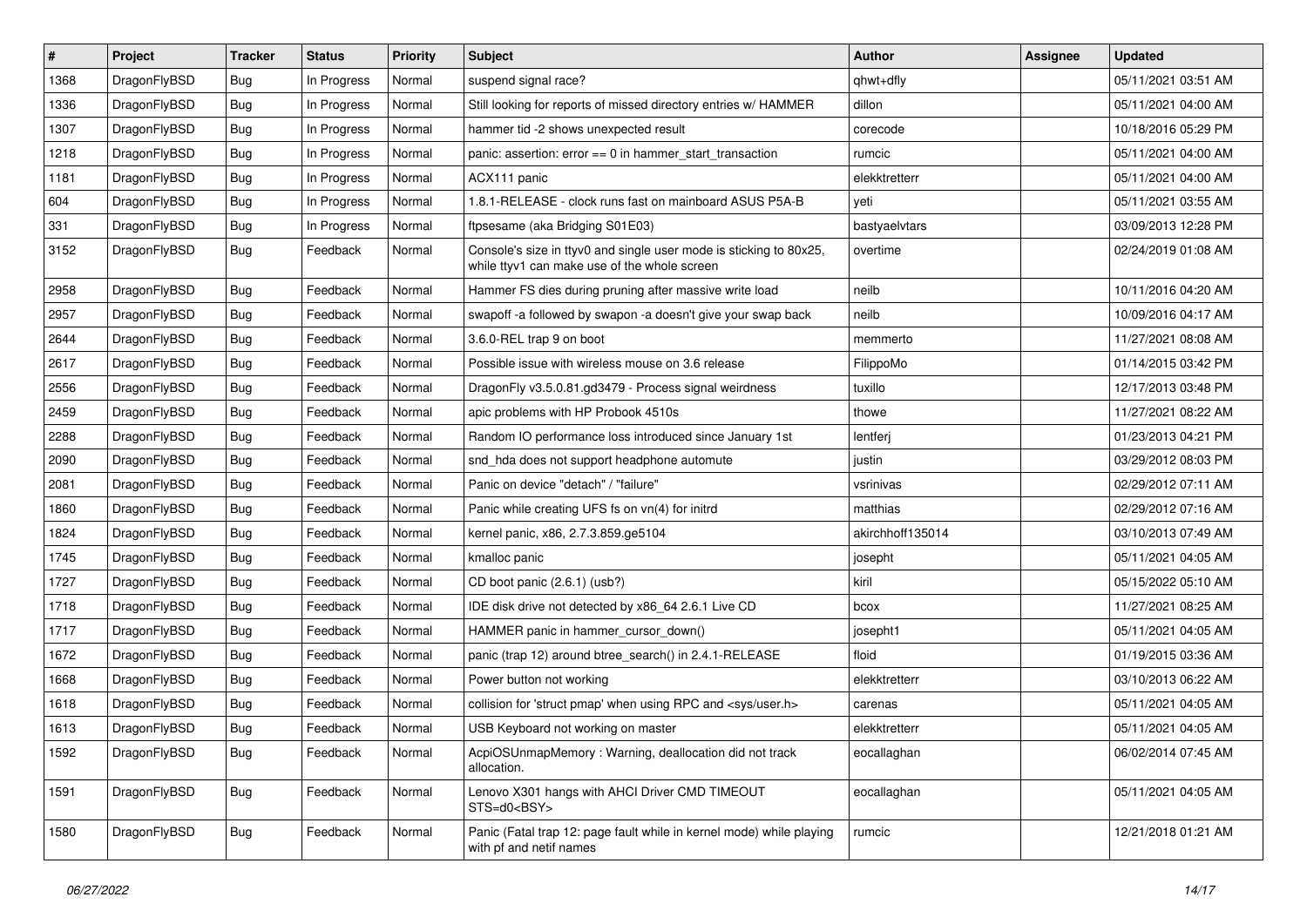| $\pmb{\#}$ | Project      | <b>Tracker</b> | <b>Status</b> | <b>Priority</b> | Subject                                                                                                                                                   | <b>Author</b>  | <b>Assignee</b> | <b>Updated</b>      |
|------------|--------------|----------------|---------------|-----------------|-----------------------------------------------------------------------------------------------------------------------------------------------------------|----------------|-----------------|---------------------|
| 1577       | DragonFlyBSD | Bug            | Feedback      | Normal          | panic: assertion: leaf->base.obj_id == ip->obj_id in<br>hammer_ip_delete_range                                                                            | qhwt+dfly      |                 | 05/11/2021 04:01 AM |
| 1563       | DragonFlyBSD | <b>Bug</b>     | Feedback      | Normal          | reset(1) doesn't reset terminal to the defaults                                                                                                           | hasso          |                 | 03/10/2013 04:17 AM |
| 1560       | DragonFlyBSD | Bug            | Feedback      | Normal          | Unable to modify partition table on ThinkPad T61p during install                                                                                          | rehsack        |                 | 01/15/2015 08:57 AM |
| 1521       | DragonFlyBSD | <b>Bug</b>     | Feedback      | Normal          | amd64 2.4 livecd won't mount root at boot                                                                                                                 | bolapara       |                 | 01/28/2018 03:45 AM |
| 1489       | DragonFlyBSD | <b>Bug</b>     | Feedback      | Normal          | panic: ufs dirbad: bad dir                                                                                                                                | rumcic         |                 | 03/10/2013 04:34 AM |
| 1486       | DragonFlyBSD | Bug            | Feedback      | Normal          | Interrupt storm related to SATA DVD device                                                                                                                | hasso          |                 | 05/11/2021 04:01 AM |
| 1481       | DragonFlyBSD | <b>Bug</b>     | Feedback      | Normal          | panic: assertion: kva_p(buf) in soopt_from_kbuf (after ipfw pipe<br>show, 2.2.1-R)                                                                        | combiner       |                 | 05/11/2021 04:01 AM |
| 1456       | DragonFlyBSD | <b>Bug</b>     | Feedback      | Normal          | Microsoft wireless desktop problems                                                                                                                       | elekktretterr  |                 | 01/15/2015 08:34 AM |
| 1454       | DragonFlyBSD | <b>Bug</b>     | Feedback      | Normal          | Unable to boot from external USB DVD drive                                                                                                                | elekktretterr  |                 | 05/11/2021 04:01 AM |
| 1448       | DragonFlyBSD | Bug            | Feedback      | Normal          | panic: assertion: _tp->tt_msg->tt_cpuid == mycpuid in<br>tcp_callout_active tcp_output tcp_usr_send netmsg_pru_send<br>netmsg_service tcpmsg_service_loop | dillon         |                 | 05/11/2021 04:00 AM |
| 1429       | DragonFlyBSD | <b>Bug</b>     | Feedback      | Normal          | vkernel bug - "mfree: m->m_nextpkt != NULL"                                                                                                               | dillon         |                 | 05/11/2021 04:00 AM |
| 1387       | DragonFlyBSD | <b>Bug</b>     | Feedback      | Normal          | zero-size malloc and ps: kvm_getprocs: Bad address                                                                                                        | qhwt+dfly      |                 | 05/11/2021 04:00 AM |
| 1332       | DragonFlyBSD | Bug            | Feedback      | Normal          | DFBSD 2.2 - Booting usbcdrom/usbsticks on thinkpad hangs on<br>"BTX Halted"                                                                               | tuxillo        |                 | 05/11/2021 04:00 AM |
| 1330       | DragonFlyBSD | Bug            | Feedback      | Normal          | Hammer, usb disk, SYNCHRONIZE CACHE failure                                                                                                               | josepht        |                 | 06/02/2014 04:56 AM |
| 1282       | DragonFlyBSD | Bug            | Feedback      | Normal          | panic (trap 12) when booting SMP kernel on Atom 330 (dual core)                                                                                           | tomaz.borstnar |                 | 05/11/2021 04:00 AM |
| 1250       | DragonFlyBSD | <b>Bug</b>     | Feedback      | Normal          | Panic upon plugging an USB flash drive into the machine                                                                                                   | rumcic         |                 | 03/10/2013 05:17 AM |
| 1249       | DragonFlyBSD | <b>Bug</b>     | Feedback      | Normal          | panic: ffs vfree: freeing free inode                                                                                                                      | rumcic         |                 | 03/10/2013 05:13 AM |
| 1144       | DragonFlyBSD | <b>Bug</b>     | Feedback      | Normal          | Incorrect clock under KVM                                                                                                                                 | msylvan        |                 | 03/09/2013 01:17 PM |
| 1101       | DragonFlyBSD | <b>Bug</b>     | Feedback      | Normal          | ohci related panic                                                                                                                                        | polachok       |                 | 05/11/2021 04:00 AM |
| 979        | DragonFlyBSD | Bug            | Feedback      | Normal          | Failure-prone USB mass storage (SB600? msdosfs? CAM?)                                                                                                     | floid          |                 | 01/15/2015 08:38 AM |
| 846        | DragonFlyBSD | Bug            | Feedback      | Normal          | USB bugs:usb mouse can't used!                                                                                                                            | frankning      |                 | 01/15/2015 08:36 AM |
| 806        | DragonFlyBSD | <b>Bug</b>     | Feedback      | Normal          | boot error on MacBook                                                                                                                                     | tralamazza     |                 | 06/04/2022 05:28 AM |
| 570        | DragonFlyBSD | Bug            | Feedback      | Normal          | 1.8.x: ACPI problems                                                                                                                                      | qhwt+dfly      |                 | 06/02/2014 03:45 AM |
| 243        | DragonFlyBSD | <b>Bug</b>     | Feedback      | Normal          | weird behavior in the shell                                                                                                                               | swildner       |                 | 05/31/2022 02:51 PM |
| 2828       | DragonFlyBSD | Bug            | New           | High            | On AMD APUs and Bulldozer CPUs, the machdep.cpu_idle_hlt<br>sysctl should be 3 by default                                                                 | vadaszi        | vadaszi         | 05/11/2021 04:07 AM |
| 1198       | DragonFlyBSD | Bug            | New           | High            | DDB loops panic in db read bytes                                                                                                                          | corecode       | tuxillo         | 05/11/2021 03:51 AM |
| 3205       | DragonFlyBSD | <b>Bug</b>     | Feedback      | High            | Go compiler net test failing                                                                                                                              | t dfbsd        | tuxillo         | 05/10/2021 02:45 AM |
| 2825       | DragonFlyBSD | <b>Bug</b>     | New           | High            | 3x dhclient = hanging system (objcache exhausted)                                                                                                         | jaccovonb      | sepherosa       | 05/11/2021 03:55 AM |
| 2870       | DragonFlyBSD | <b>Bug</b>     | New           | High            | Broken text and icons when glamor acceleration is used                                                                                                    | 375gnu         | ftigeot         | 01/31/2016 12:13 AM |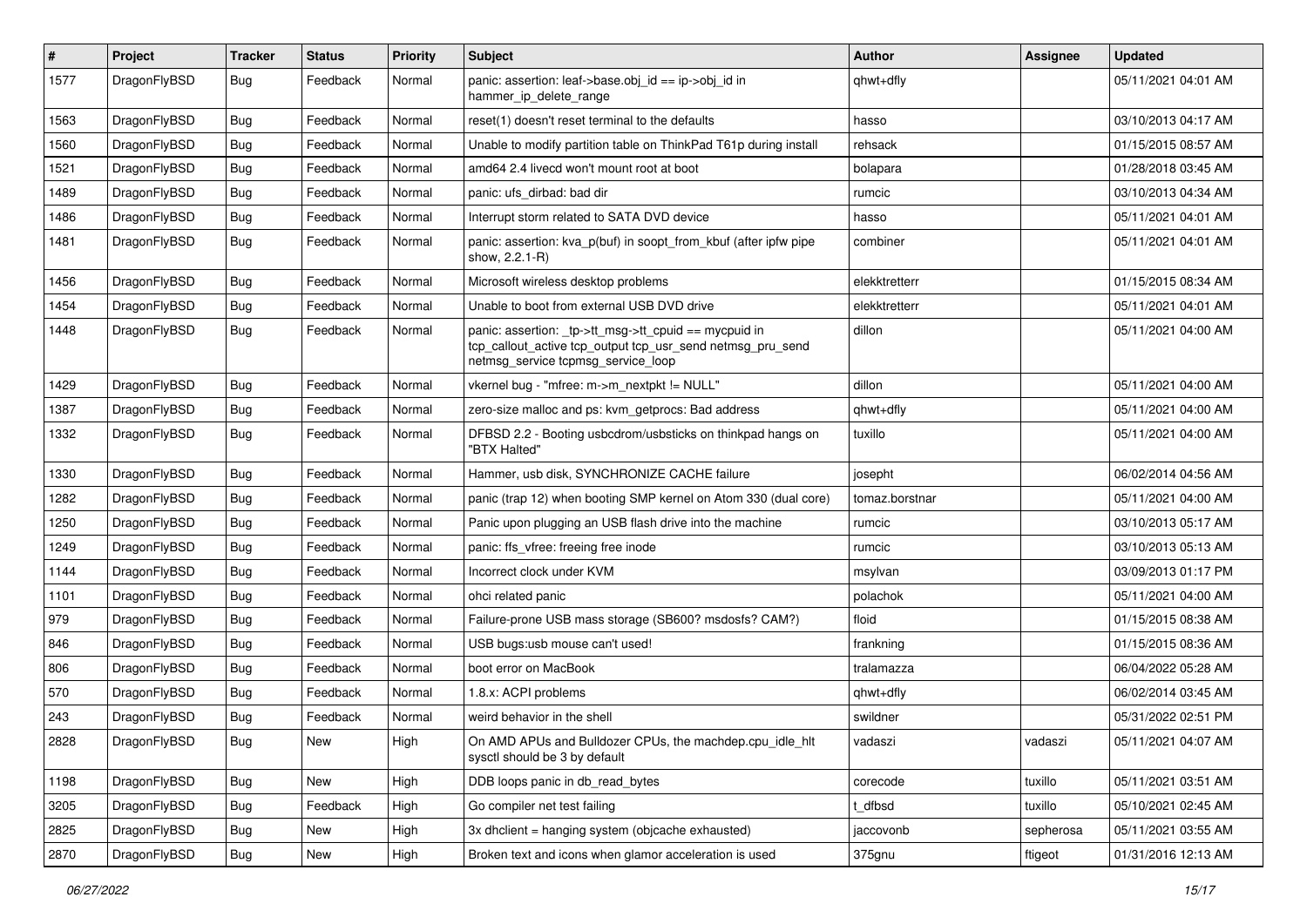| $\sharp$ | Project      | <b>Tracker</b> | <b>Status</b> | <b>Priority</b> | Subject                                                                                                                                                     | <b>Author</b>     | <b>Assignee</b> | <b>Updated</b>      |
|----------|--------------|----------------|---------------|-----------------|-------------------------------------------------------------------------------------------------------------------------------------------------------------|-------------------|-----------------|---------------------|
| 1831     | DragonFlyBSD | Bug            | Feedback      | High            | HAMMER "malloc limit exceeded" panic                                                                                                                        | eocallaghan       | dillon          | 06/04/2022 04:38 AM |
| 3266     | DragonFlyBSD | Bug            | New           | High            | Filesystems broken due to "KKASSERT(count &<br>TOK_COUNTMASK);"                                                                                             | tkusumi           |                 | 03/15/2021 01:21 PM |
| 3240     | DragonFlyBSD | <b>Bug</b>     | New           | High            | compile error because of openssl with /usr/dports/security/rhash for UlasSAYGIN<br>mysql 8 install                                                          |                   |                 | 06/04/2020 08:05 AM |
| 3194     | DragonFlyBSD | Bug            | <b>New</b>    | High            | Hammer kernel crash on mirror-stream of PFS after upgrade<br>(assertion "cursor->flags &<br>HAMMER_CURSOR_ITERATE_CHECK" failed in<br>hammer btree iterate) | Anonymous         |                 | 06/29/2019 01:32 PM |
| 3129     | DragonFlyBSD | Bug            | <b>New</b>    | High            | Kernel panic with 5.2.0 on A2SDi-4C-HLN4F                                                                                                                   | stateless         |                 | 04/24/2018 12:50 AM |
| 3124     | DragonFlyBSD | Bug            | New           | High            | DragonFlyBSD 5.0.2 with Hammer2 with UEFI install doesn't boot                                                                                              | wiesl             |                 | 06/18/2019 05:07 AM |
| 2930     | DragonFlyBSD | Bug            | New           | High            | 'objcache' causes panic during 'nfs readdir'                                                                                                                | tofergus          |                 | 07/26/2016 01:09 PM |
| 2915     | DragonFlyBSD | Bug            | <b>New</b>    | High            | Hammer mirror-copy problem                                                                                                                                  | t_dfbsd           |                 | 08/25/2016 05:28 AM |
| 2736     | DragonFlyBSD | Bug            | New           | High            | kernel panics on acpi_timer_probe function                                                                                                                  | cnb               |                 | 05/11/2021 03:55 AM |
| 2657     | DragonFlyBSD | Bug            | <b>New</b>    | High            | Needs acl to migrate our servers                                                                                                                            | ferney            |                 | 03/31/2014 11:37 AM |
| 2547     | DragonFlyBSD | Bug            | New           | High            | crashed while doing a dry run of pkg rolling-replace                                                                                                        | phma              |                 | 04/18/2013 10:40 PM |
| 2495     | DragonFlyBSD | Bug            | New           | High            | DFBSD v3.3.0.960.g553fe7 - ocnt != 0" failed in<br>prop_object_release                                                                                      | tuxillo           |                 | 05/31/2022 04:08 PM |
| 2421     | DragonFlyBSD | Bug            | New           | High            | Kernel panic: vm fault: page 0xc0f70000 not busy!                                                                                                           | lentferj          |                 | 10/03/2012 08:16 AM |
| 2140     | DragonFlyBSD | Bug            | New           | High            | hammer_io_delallocate panic with 'duplicate entry' message                                                                                                  | ttw               |                 | 10/07/2011 12:22 PM |
| 2117     | DragonFlyBSD | Bug            | <b>New</b>    | High            | ACPI and/or bce(4) problem with 2.11.0.673.g0d557 on HP DL380<br>G <sub>6</sub>                                                                             | pauska            |                 | 08/22/2011 10:15 AM |
| 2071     | DragonFlyBSD | Bug            | New           | High            | Panic on assertion: (int)(flg->seq - seq) > 0 in hammer_flusher_flush<br>after inode error                                                                  | vsrinivas         |                 | 06/12/2011 07:59 AM |
| 1920     | DragonFlyBSD | Bug            | <b>New</b>    | High            | system hangs                                                                                                                                                | zhtw              |                 | 11/22/2010 08:59 AM |
| 1185     | DragonFlyBSD | Bug            | New           | High            | need a tool to merge changes into /etc                                                                                                                      | wa1ter            |                 | 02/18/2014 06:02 AM |
| 3111     | DragonFlyBSD | Bug            | In Progress   | High            | Mouse lags every second heavily under X11                                                                                                                   | mneumann          |                 | 12/12/2017 09:46 PM |
| 2296     | DragonFlyBSD | Bug            | In Progress   | High            | panic: assertion "m->wire count > 0" failed                                                                                                                 | thomas.nikolajsen |                 | 08/30/2012 06:09 AM |
| 884      | DragonFlyBSD | Bug            | In Progress   | High            | Performance/memory problems under filesystem IO load                                                                                                        | hasso             |                 | 05/11/2021 03:50 AM |
| 2638     | DragonFlyBSD | Bug            | Feedback      | High            | Fix machdep.pmap_mmu_optimize                                                                                                                               | tuxillo           |                 | 05/11/2021 04:07 AM |
| 2396     | DragonFlyBSD | <b>Bug</b>     | Feedback      | High            | Latest 3.1 development version core dumps while destroying master   sgeorge<br><b>PFS</b>                                                                   |                   |                 | 01/23/2013 04:10 PM |
| 2347     | DragonFlyBSD | Bug            | Feedback      | High            | Hammer PFSes destroy does not give back full space allocated to<br><b>PFS</b>                                                                               | sgeorge           |                 | 07/19/2012 01:11 AM |
| 2735     | DragonFlyBSD | Bug            | New           | Urgent          | iwn panics SYSSASSERT                                                                                                                                       | cnb               |                 | 05/11/2021 03:55 AM |
| 2423     | DragonFlyBSD | <b>Bug</b>     | New           | Urgent          | After multiple panics/locks, hitting KKASSERT in<br>hammer_init_cursor                                                                                      | rumcic            |                 | 09/18/2012 02:28 AM |